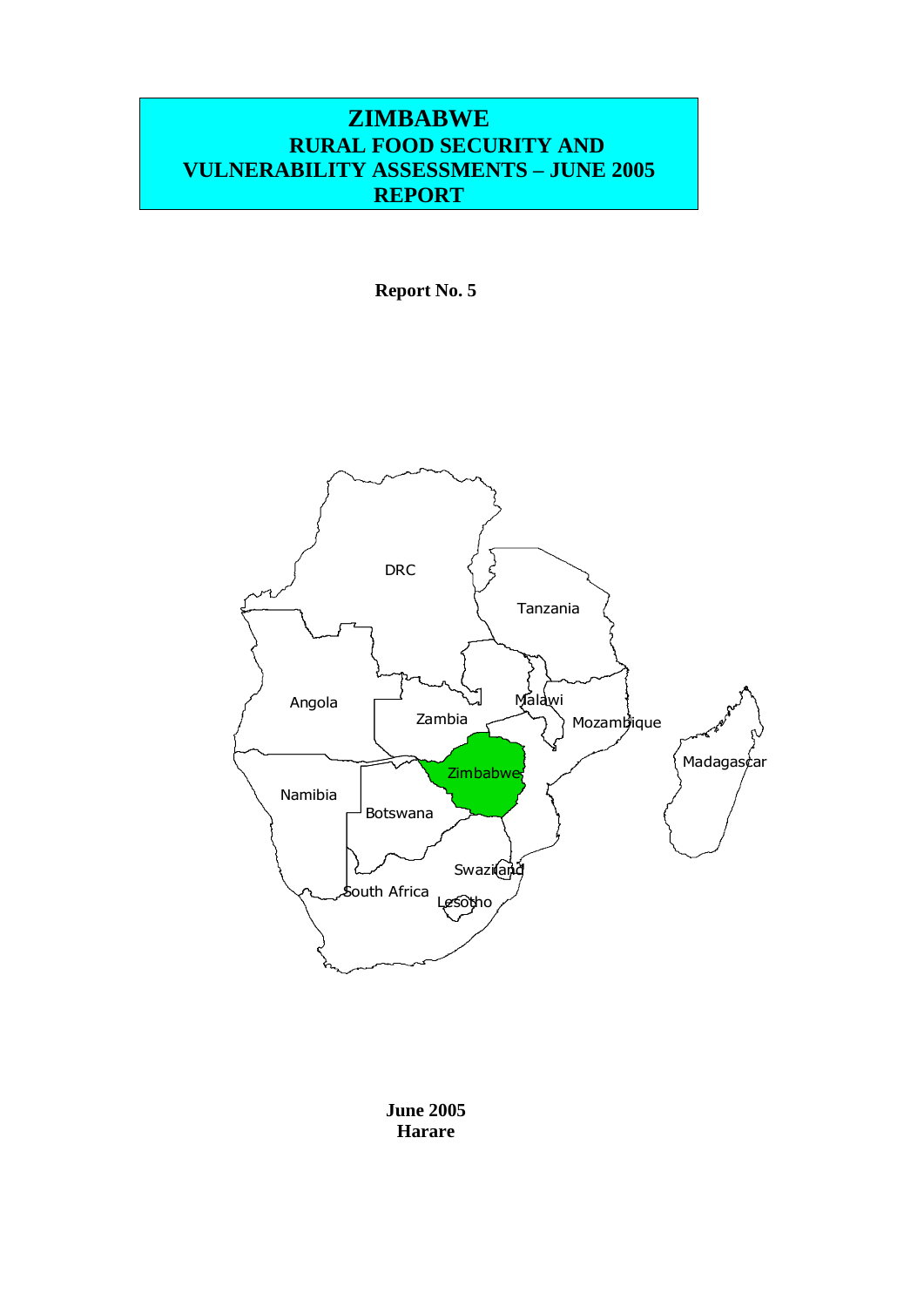Prepared in collaboration with SIRDC – Food and Nutrition Council; SIRDC Institutes, Ministry of Agriculture- AREX, Ministry of Water Resources and Infrastructural Development, Ministry of Public Service Labour and Social Welfare, Ministry of Health and Child Welfare, Ministry of Local Government, Public Works and Urban Development, CSO, UNWFP, FAO,FEWSNET, UZ and NGOs

With financial support from Government of Zimbabwe, WFP, FAO, UNDP,UNICEF, WORLD VISION and SADC FANR RVAC

> **For more information contact: Food and Nutrition Council a[t fnc@sirdc.ac.zw;](mailto:%20%20fnc@sirdc.ac.zw) Tel: 263 4 860320-9 Fax:263 4 862586**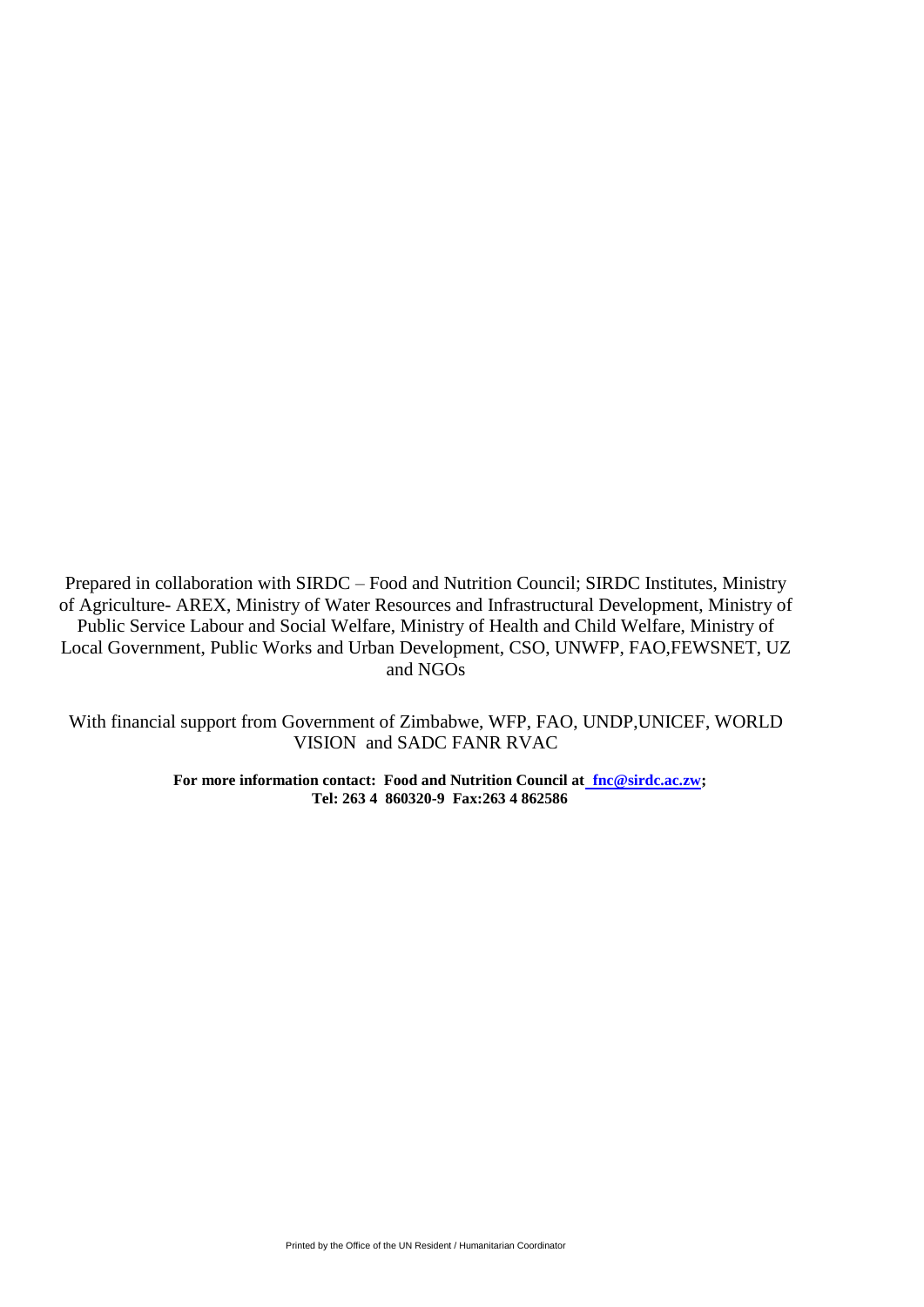# **Table of Contents**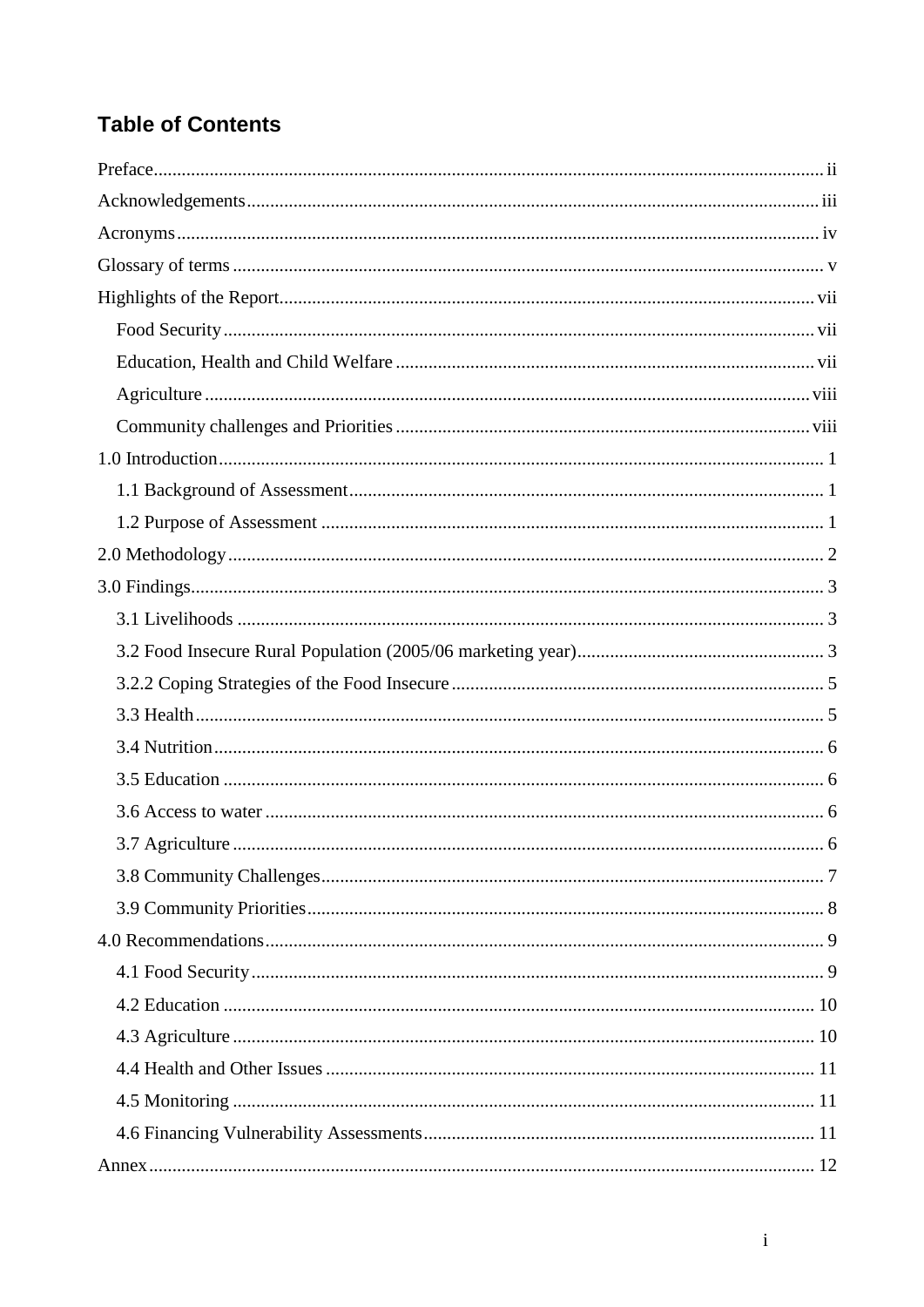### <span id="page-3-0"></span>**Preface**

The June 2005 Zimbabwe Food Security and Vulnerability Assessment Report presents the detailed results of the fifth rural food security assessment conducted by the Zimbabwe Vulnerability Assessment Committee (ZimVAC) which is a sub committee of Poverty Eradication and Social Services Delivery Development Action Committee (PESSDDAC). This Committee is chaired by the Food and Nutrition Council (FNC), which is part of the Scientific and Industrial Research Centre (SIRDC). The annual assessments started in August 2002 with technical support and part funding from the SADC Food Agriculture and Natural Resources (SADC-FANR) Regional Vulnerability Assessment Committee (RVAC). This followed the SADC Ministers of Agriculture meeting which set out a medium term strategy to combat food insecurity in the region.

Since then, four rural and one urban food security and Vulnerability Assessments (VA) have been carried out in Zimbabwe. These assessments have increasingly become an important instrument for understanding and updating food security and vulnerability information in the country. They have provided the Government and other stakeholders with vital information for policy formulation, planning, decision-making, evaluation and research at both national and subnational levels. The Ministries of Health and Child Welfare as well as Public Service, Labour and Social Welfare and other development partners have been using the VA reports for targeting their intervention programmes.

This June 2005 report seeks to further guide interventions in areas where issues concerning food availability, access and accessibility, education, household health, water and sanitation have gone below acceptable levels.

It also provides highlights and major findings in line with the specific objectives of the assessments, defines methodology used in both data collection and analysis. It goes on to address sectoral issues like health, education and agriculture and then concludes with recommendations.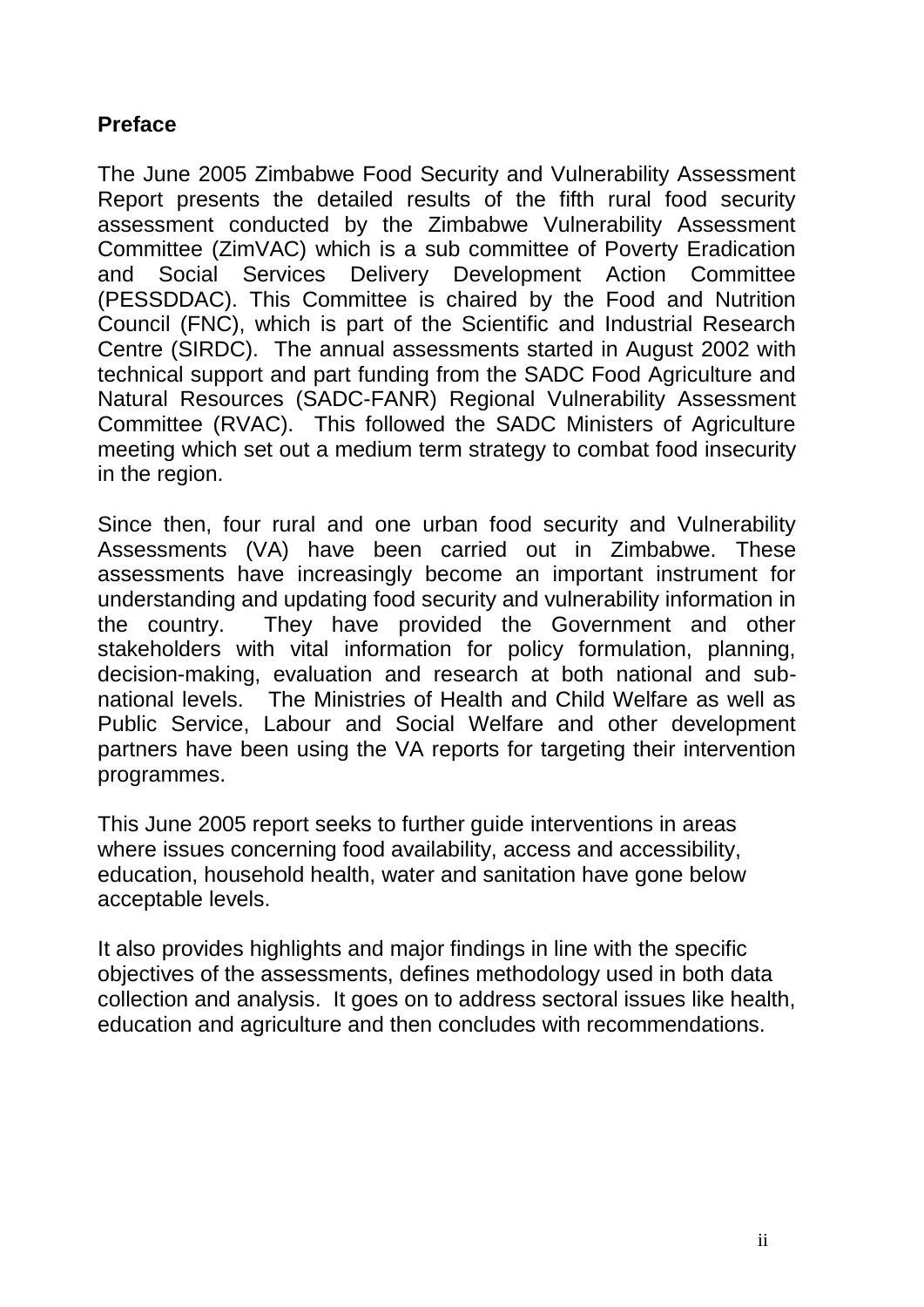### <span id="page-4-0"></span>**Acknowledgements**

These assessments were made possible through the generous financial and in-kind contributions made by:

- Government of Zimbabwe
	- o Scientific and Industrial Research Development Centre
	- o Ministry of Science and Technology
	- o Ministry of Agriculture AREX
	- o Ministries of Public Service Labour and Social Welfare
	- o Ministry of Health and Child Welfare
	- o Ministry of Local Government, Public Works and Urban **Development**
	- o Central Statistics Office
	- o Ministry of Water Resources and Infrastructural Development
- UN Agencies
	- o UNWFP
	- $\circ$  FAO
	- o UNDP
	- o UNICEF
- NGOS
	- o World Vision
	- o Catholic Relief Services (CRS)
	- o Co-ordination Committee of Solidarity Volunteers (COSV)
	- o Save the Children (UK)
	- o Action Aid
	- o Famine Early Warning System Network (FEWSNET)
- Others
	- o University of Zimbabwe
	- o SADC Regional Vulnerability Assessment Committee

Field researchers were drawn from Government, NGOs and UN Agencies.

ZimVAC acknowledges this invaluable support from these organizations. Last but not the least, we would also like to acknowledge the support of our communities. This assessment would not have been possible without their corporation and participation.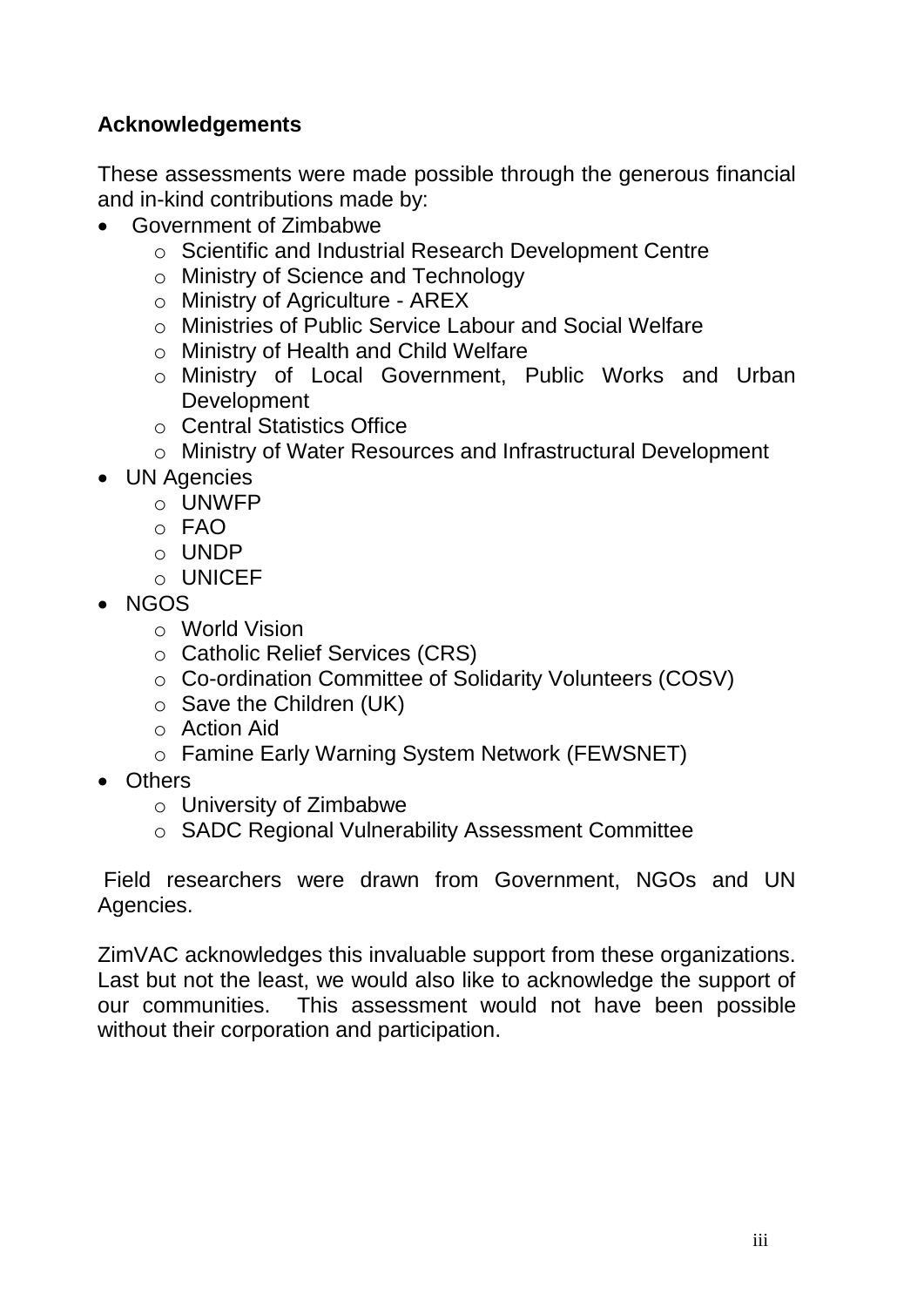## <span id="page-5-0"></span>**Acronyms**

| AREX            | Agricultural, Research, and Extension Service           |  |  |  |  |  |  |  |  |
|-----------------|---------------------------------------------------------|--|--|--|--|--|--|--|--|
| <b>BEAM</b>     | <b>Basic Education Assistance Module</b>                |  |  |  |  |  |  |  |  |
| <b>COSV</b>     | <b>Coordination Committee for Solidarity Volunteers</b> |  |  |  |  |  |  |  |  |
| <b>CRS</b>      | <b>Catholic Relief Services</b>                         |  |  |  |  |  |  |  |  |
| <b>CSO</b>      | <b>Central Statistical Office</b>                       |  |  |  |  |  |  |  |  |
| EA              | <b>Enumeration Area</b>                                 |  |  |  |  |  |  |  |  |
| <b>EHHs</b>     | <b>Elderly Headed Household</b>                         |  |  |  |  |  |  |  |  |
| <b>FANR</b>     | Food, Agriculture and Natural Resources                 |  |  |  |  |  |  |  |  |
| <b>FAO</b>      | <b>Food and Agricultural Organization</b>               |  |  |  |  |  |  |  |  |
| <b>FEWSNET</b>  | <b>Famine Early Warning System Network</b>              |  |  |  |  |  |  |  |  |
| <b>FEZ</b>      | <b>Food Economy Zone</b>                                |  |  |  |  |  |  |  |  |
| <b>FHHs</b>     | <b>Female Headed Household</b>                          |  |  |  |  |  |  |  |  |
| <b>FNC</b>      | <b>Food and Nutrition Council</b>                       |  |  |  |  |  |  |  |  |
| <b>GMB</b>      | <b>Grain Marketing Board</b>                            |  |  |  |  |  |  |  |  |
| GoZ             | Government of Zimbabwe                                  |  |  |  |  |  |  |  |  |
| <b>HBC</b>      | <b>Home Based Care</b>                                  |  |  |  |  |  |  |  |  |
| <b>HHs</b>      | <b>Households</b>                                       |  |  |  |  |  |  |  |  |
| <b>LBVA</b>     | Livelihoods Based Vulnerability Analysis                |  |  |  |  |  |  |  |  |
| <b>MHHs</b>     | <b>Male Headed Households</b>                           |  |  |  |  |  |  |  |  |
| <b>OVC</b>      | Orphans and Vulnerable Children                         |  |  |  |  |  |  |  |  |
| <b>PESSDDAC</b> | Poverty Eradication and Social Services Delivery        |  |  |  |  |  |  |  |  |
|                 | <b>Development Action Committee</b>                     |  |  |  |  |  |  |  |  |
| <b>RVAC</b>     | <b>Regional Vulnerability Assessment Committee</b>      |  |  |  |  |  |  |  |  |
| <b>SADC</b>     | Southern Africa Development Community                   |  |  |  |  |  |  |  |  |
| SC (UK)         | Save the Children United Kingdom                        |  |  |  |  |  |  |  |  |
| <b>SIRDC</b>    | Scientific and Industrial Research and Development      |  |  |  |  |  |  |  |  |
|                 | Centre                                                  |  |  |  |  |  |  |  |  |
| <b>UNDP</b>     | United Nations Development Programme                    |  |  |  |  |  |  |  |  |
| <b>UNICEF</b>   | <b>United Nations Children's Education Fund</b>         |  |  |  |  |  |  |  |  |
| <b>UNWFP</b>    | <b>United Nations World Food Programme</b>              |  |  |  |  |  |  |  |  |
| <b>VAC</b>      | <b>Vulnerability Assessment Committee</b>               |  |  |  |  |  |  |  |  |
| <b>VCT</b>      | <b>Voluntary Counselling and Testing</b>                |  |  |  |  |  |  |  |  |
| <b>ZDHS</b>     | Zimbabwe Demographic Health Survey                      |  |  |  |  |  |  |  |  |
| ZimVAC          | <b>Zimbabwe Vulnerability Assessment Committee</b>      |  |  |  |  |  |  |  |  |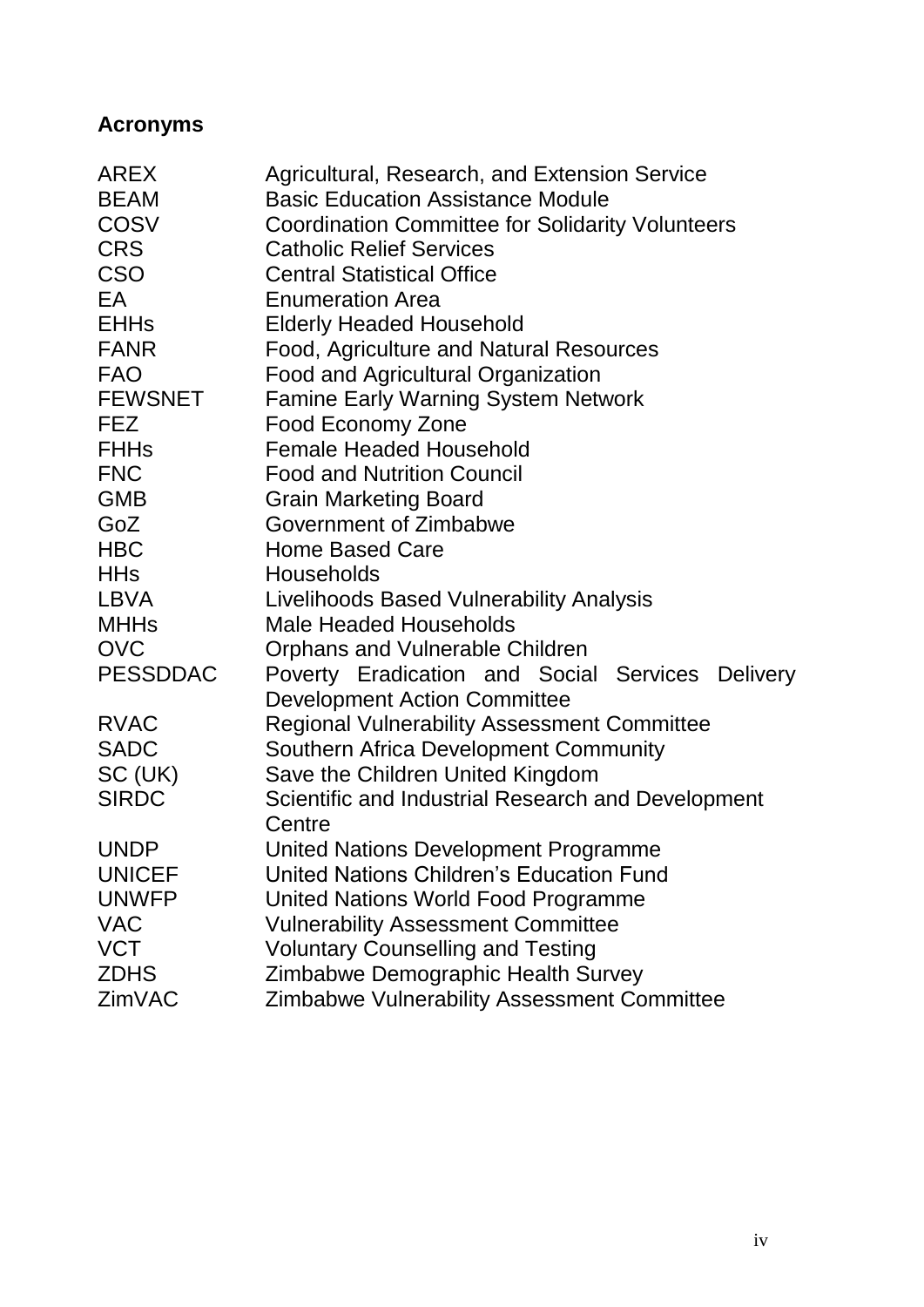## <span id="page-6-0"></span>**Glossary of terms**

| Child                           | A person aged between 0-17 yrs                                                                                                                                                                                                                                                                                                           |
|---------------------------------|------------------------------------------------------------------------------------------------------------------------------------------------------------------------------------------------------------------------------------------------------------------------------------------------------------------------------------------|
| <b>Chronically ill</b>          | A person who has been ill to the extent of<br>being unable to do normal activities around<br>the house for at least 3 months of the past<br>12 months                                                                                                                                                                                    |
| <b>Coping Strategy</b>          | Coping strategies refer to the specific<br>efforts that people employ to reduce or<br>minimize stressful situations.                                                                                                                                                                                                                     |
| Dependency Ratio                | A measure of the portion of a population<br>which is composed of dependents (people<br>who are too young $(0-17)$ or too old $(60+)$ ,<br>chronically ill (18-59). The dependency<br>ratio was calculated by dividing the sum of<br>the number inactive (0-17, 60+, chronically<br>ill 18-59) by the number of active (18-59)<br>people. |
| <b>Dietary Diversity</b>        | Is the number of different foods consumed<br>over a given period of time.                                                                                                                                                                                                                                                                |
| <b>Food Consumption Index</b>   | A measure of dietary diversity of the<br>Households that consume a<br>household.<br>less diversified diet have a low FCI and are<br>likely to be food insecure.                                                                                                                                                                          |
| Food Economy Zone               | A geographical area in which people obtain<br>food in more or less the same ways.                                                                                                                                                                                                                                                        |
| <b>Food Insecure Households</b> | Households that will not be able to meet<br>their daily minimum energy requirements of<br>2100 Kcals per person (of which at least 70<br>percent will be from cereals), at all times<br>during the April 2005 to March 2006 period.                                                                                                      |
| <b>Food Secure Households</b>   | Households that will be able to meet their<br>daily minimum energy requirements of<br>2100 Kcals per person (of which at least 70<br>percent will be from cereals), at all times<br>during the April 2005 to March 2006 period.                                                                                                          |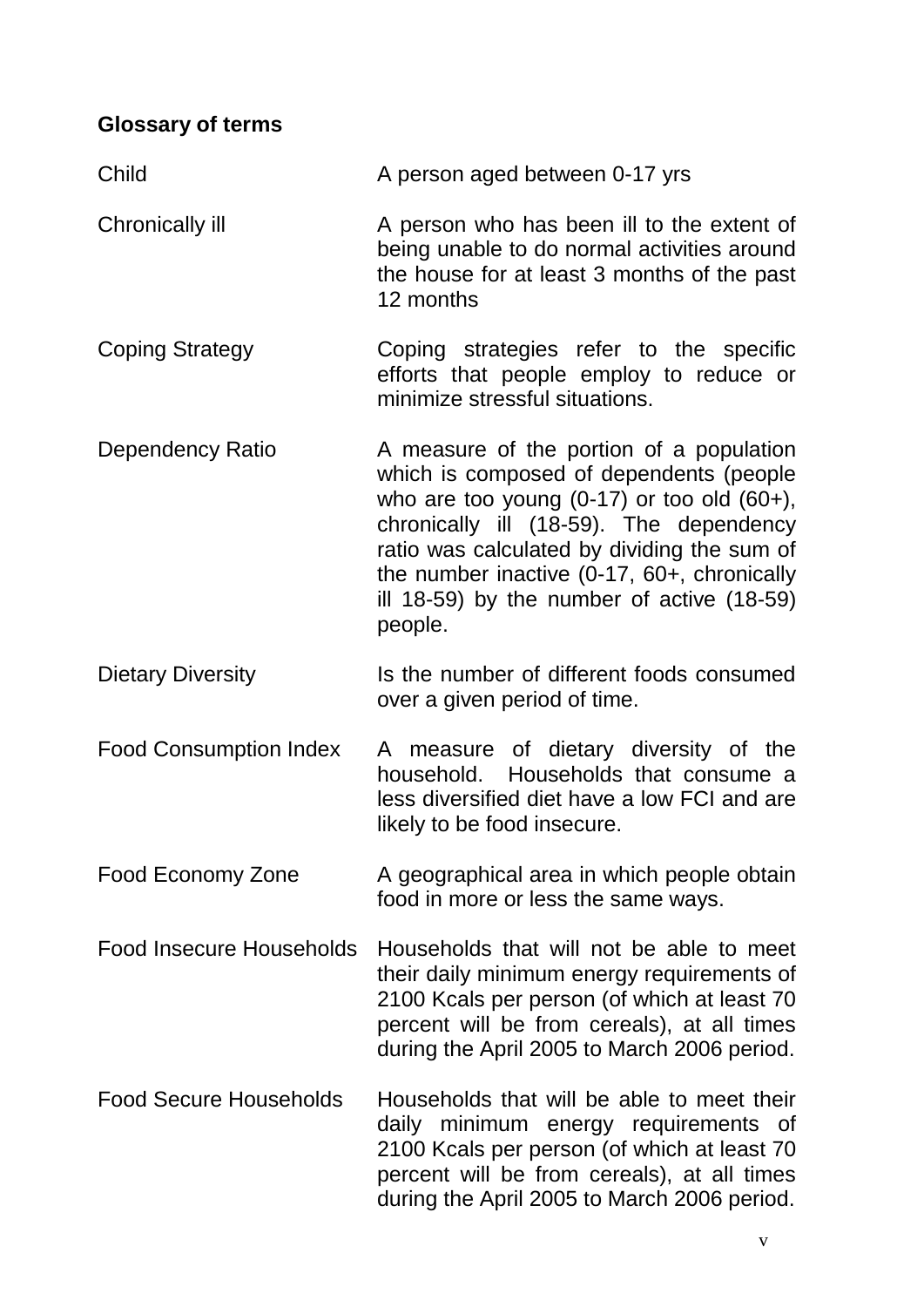| <b>Food Security</b>                               | Access to adequate food through own<br>production, purchases and direct sources<br>for productive and healthy living at all<br>times.                                                                    |  |  |  |  |  |  |  |
|----------------------------------------------------|----------------------------------------------------------------------------------------------------------------------------------------------------------------------------------------------------------|--|--|--|--|--|--|--|
| <b>Head of Household</b>                           | The key decision maker in the household<br>as perceived by the respondent.                                                                                                                               |  |  |  |  |  |  |  |
| Household                                          | People living and eating together                                                                                                                                                                        |  |  |  |  |  |  |  |
| Livelihoods Based<br><b>Vulnerability Analysis</b> | Acknowledges that access to food is not<br>exclusively related to food production or<br>availability, but also the ability of people to<br>purchase and use other food entitlements<br>at their disposal |  |  |  |  |  |  |  |
| Livelihoods                                        | the activities that the households<br>All<br>engage in to earn a living.                                                                                                                                 |  |  |  |  |  |  |  |
| Village                                            | An administrative unit headed by the head<br>of village.                                                                                                                                                 |  |  |  |  |  |  |  |
| Vulnerability                                      | The level of exposure of a household or<br>community to particular shock (external<br>vulnerability) and their capacity to cope<br>with that shock (internal vulnerability)                              |  |  |  |  |  |  |  |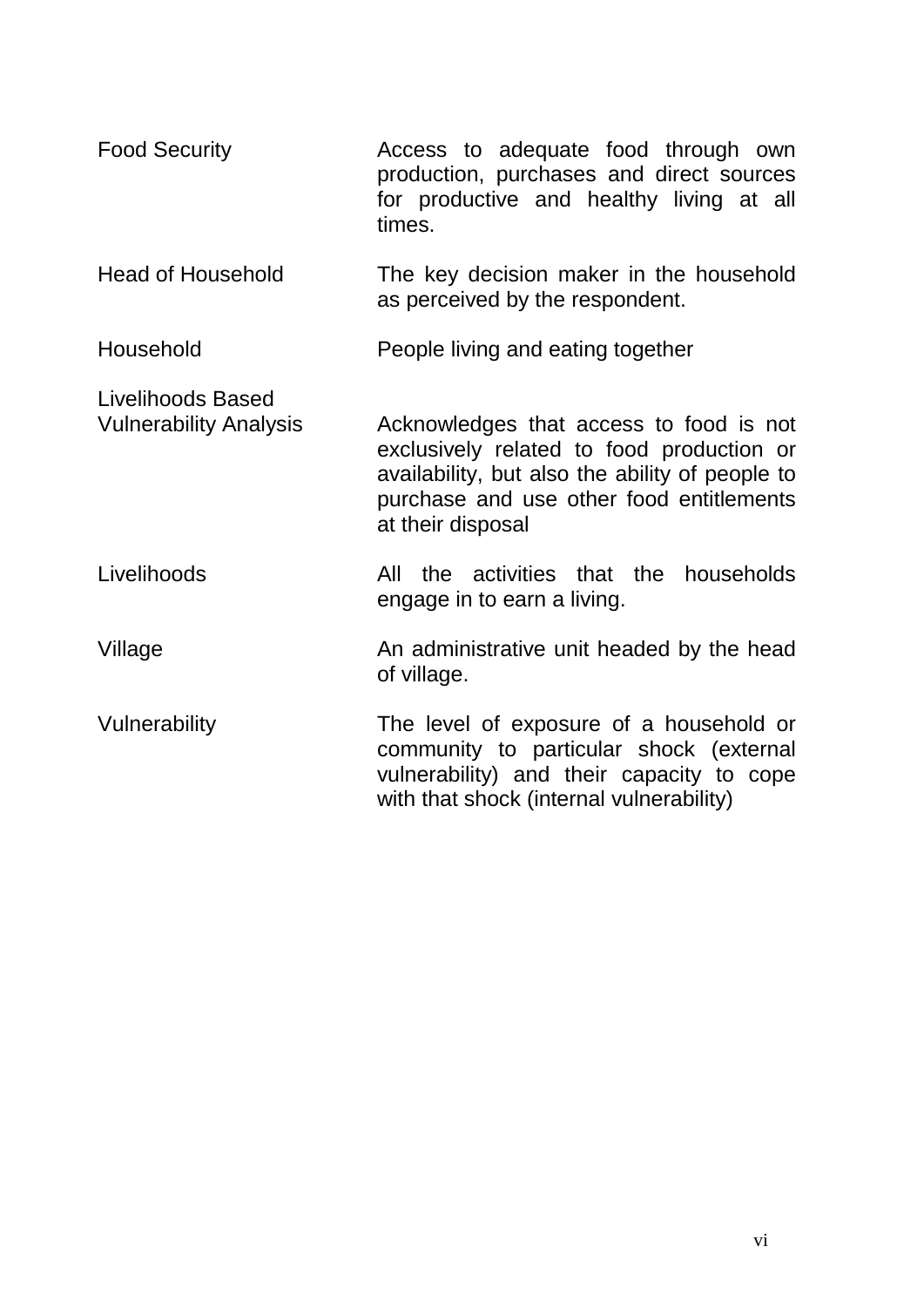## <span id="page-8-0"></span>**Highlights of the Report**

### <span id="page-8-1"></span>**Food Security**

- A total population of 2.9 million people, which constitutes 36% of the rural population, will not be able to meet their household food requirements during the 2005/06 marketing year.
- A total of 225,455 MT of maize will be required to meet household deficit for this population.
- The greatest number of people predicted to be food insecure will be in Masvingo (549 877) and Manicaland (529 983) provinces.
- Thirty five percent of the households had a low Food Consumption Index (FCI), 27 percent had a medium FCI and 38 had a high FCI.
- Households with diverse income sources were found to be more food secure than those with few livelihood options.
- Food insecure households were found already engaging in negative coping mechanisms. Reduction of number of meals per day (62%) was the most common followed by reduction of expenditure on education (41%), health (36%) and on agricultural inputs (35%). The least mentioned strategy (3%) was consumption of treated cereal seeds.
- A1 and A2 farmers were more (>80%) food secure than Communal farmers (56%).

### <span id="page-8-2"></span>**Education, Health and Child Welfare**

- Of all those children not in school, 29 percent were aged 6-12 years, 71 percent were aged 13-17 years. The highest number of those not in school were orphans.
- Twenty five percent of the children aged 0-17 years were orphans. Of these, 14 percent were paternal orphans, 4 percent maternal orphans and 7 percent had lost both parents.
- Twenty nine percent of school drop-outs are orphans.
- The proportion of communities reporting availability of voluntary counselling and testing facilities increased from 25 percent in 2004 (ZimVAC April 2004) to 36 percent in 2005 (ZimVAC June 2005).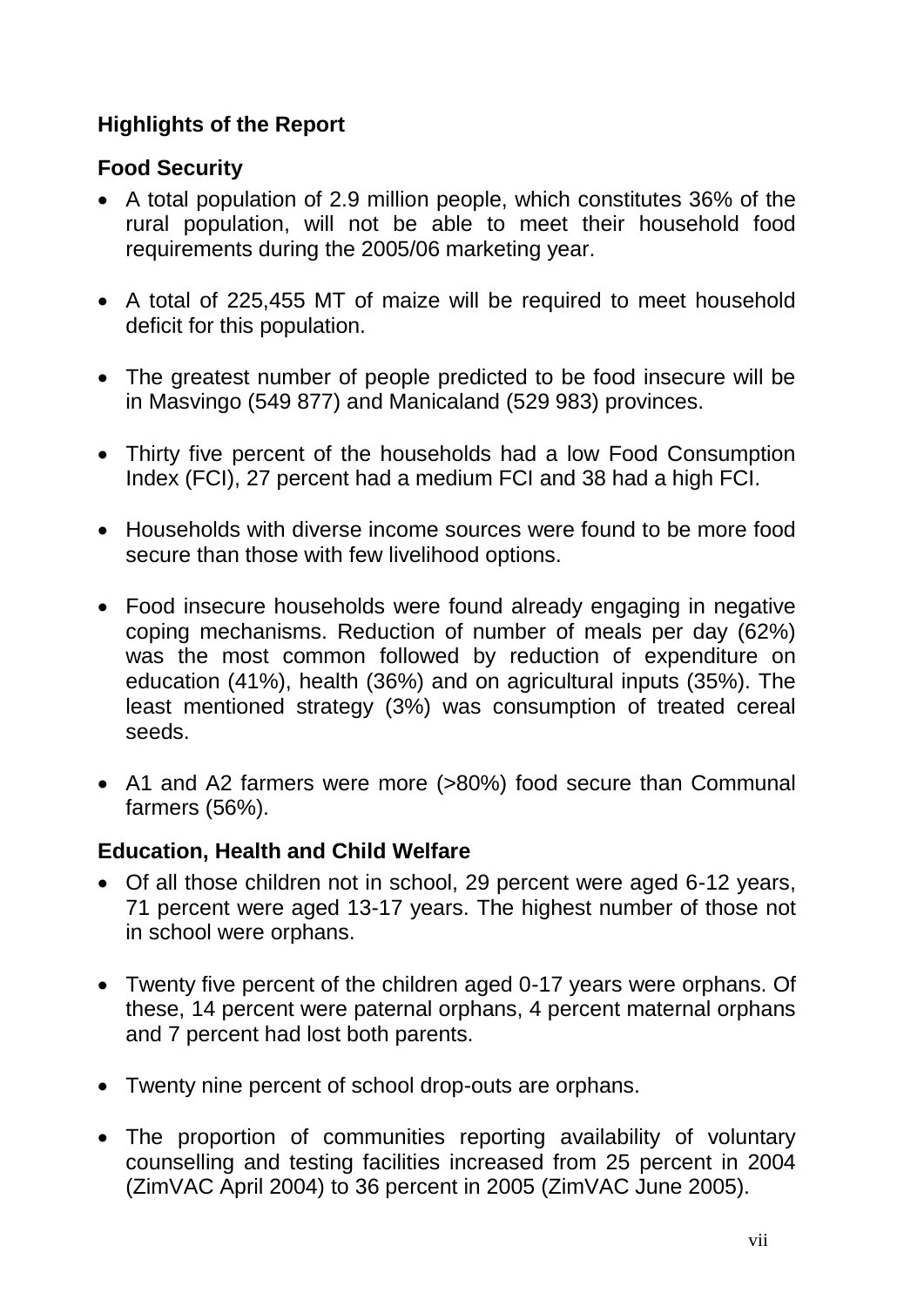- Sixty two percent of deaths occurred in the 18-59 years age group, followed by children under five (18%), the elderly (15%) and 5-17yrs (5%).
- Fifty one percent of the chronically ill people are in the economically active age group (18-59) years.
- A total of 95% of the surveyed households are using iodized salt.

### <span id="page-9-0"></span>**Agriculture**

- The proportion of households that received seed from the Government increased from 14% (ZimVAC April 2004) for the 2003/04 cropping season to 42% (ZimVAC June 2005) for the 2004/05 agricultural season. This was because of the massive Government inputs programme.
- Thirty six percent of the households are expecting to get seed from the Government, 26% are expecting to purchase and 15 % do not know where they will get seed from for the 2005/06 cropping season.
- The number of households owning livestock has decreased from 49% last year to 42% in the 2004/05 season.
- Fifty percent of households interviewed left land uncultivated due to lack of draught power.

### <span id="page-9-1"></span>**Community challenges and Priorities**

- The major challenges identified by communities in order of severity were: drought, price increases, shortage of draught power, sanitation, lack of safe water and livestock diseases
- To address the identified challenges the community proposed the following in order of priority: borehole rehabilitation and drilling, irrigation development and rehabilitation, credit plans and agricultural inputs.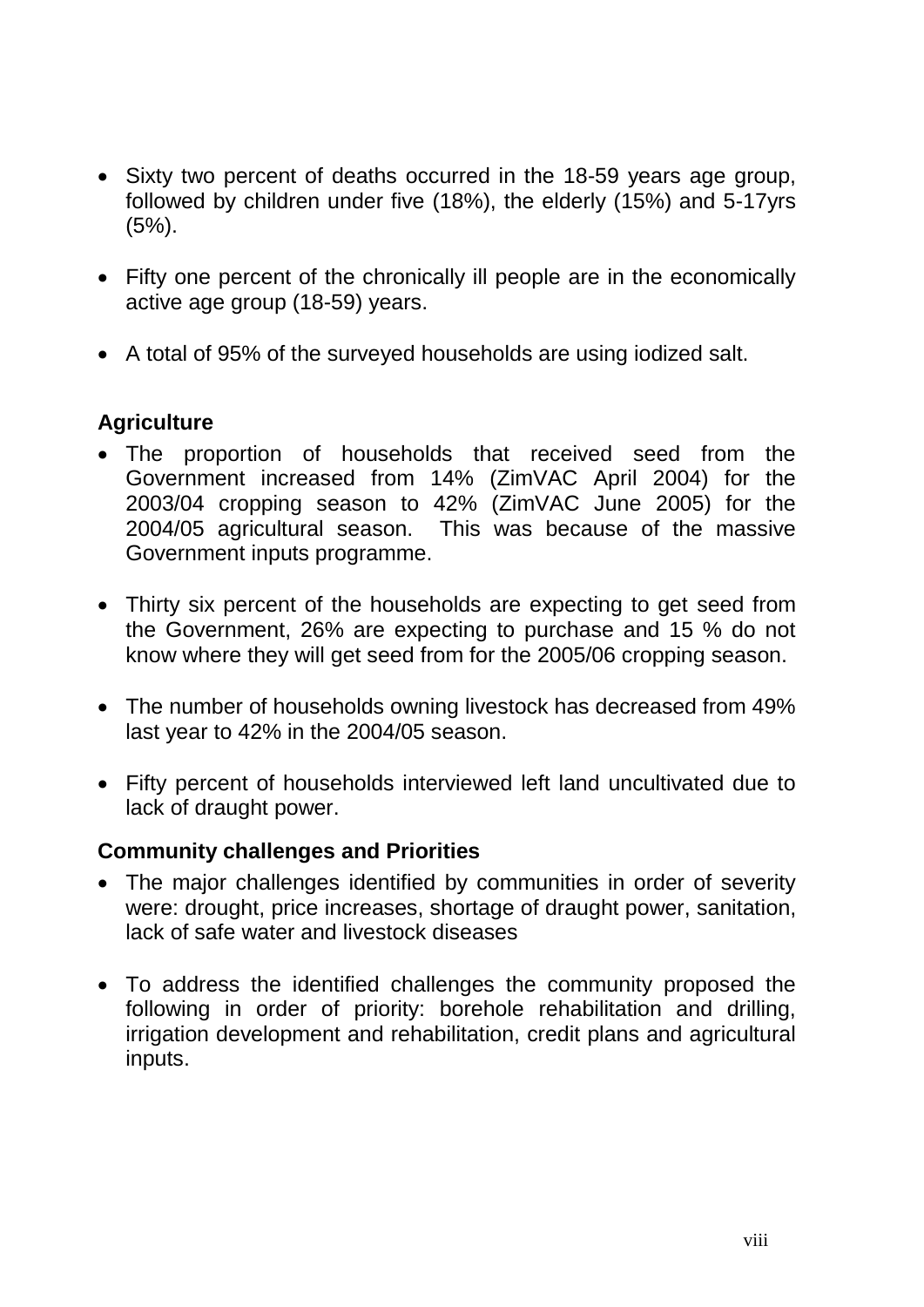### <span id="page-10-0"></span>**1.0 Introduction**

### <span id="page-10-1"></span>**1.1 Background of Assessment**

The 2004/05 cropping season was characterized by prolonged dry spells occurring during important crop growing periods. Dry spells were experienced in October to November 2005, January to February 2005 and in March 2005. As a result the crop production was below normal. The situation is being further aggravated by the general socio-economic challenges that the country is going through which are: three consecutive years of low harvests at household level, high HIV and AIDS prevalence rate, periodic shortages of some basic commodities and diminishing purchasing power of the Zimbabwe dollar.

### <span id="page-10-2"></span>**1.2 Purpose of Assessment**

The assessment is meant to provide Government and relevant stakeholders at various levels with information for planning and decision-making. The broad objectives of the assessment were, to appraise the rural food security situation throughout the country, identify areas and populations likely to be food insecure in the 2005/2006 marketing year. Secondly, explore rural livelihoods in order to determine short and medium term needs and opportunities for sustainable interventions.

### **The specific objectives were:**

- To predict the extent and intensity of rural food insecurity at household level throughout the 2005/06 marketing year, quantifying the food gap and its geographic distribution.
- To explore rural livelihoods in particular, household demographics, including gender dimension, asset ownership, education, child protection, health and HIV & Aids
- To establish changes in rural livelihoods and coping strategies
- To identify community challenges and opportunities for sustainable rural livelihoods
- To recommend short and medium term activities for sustainable livelihood based interventions.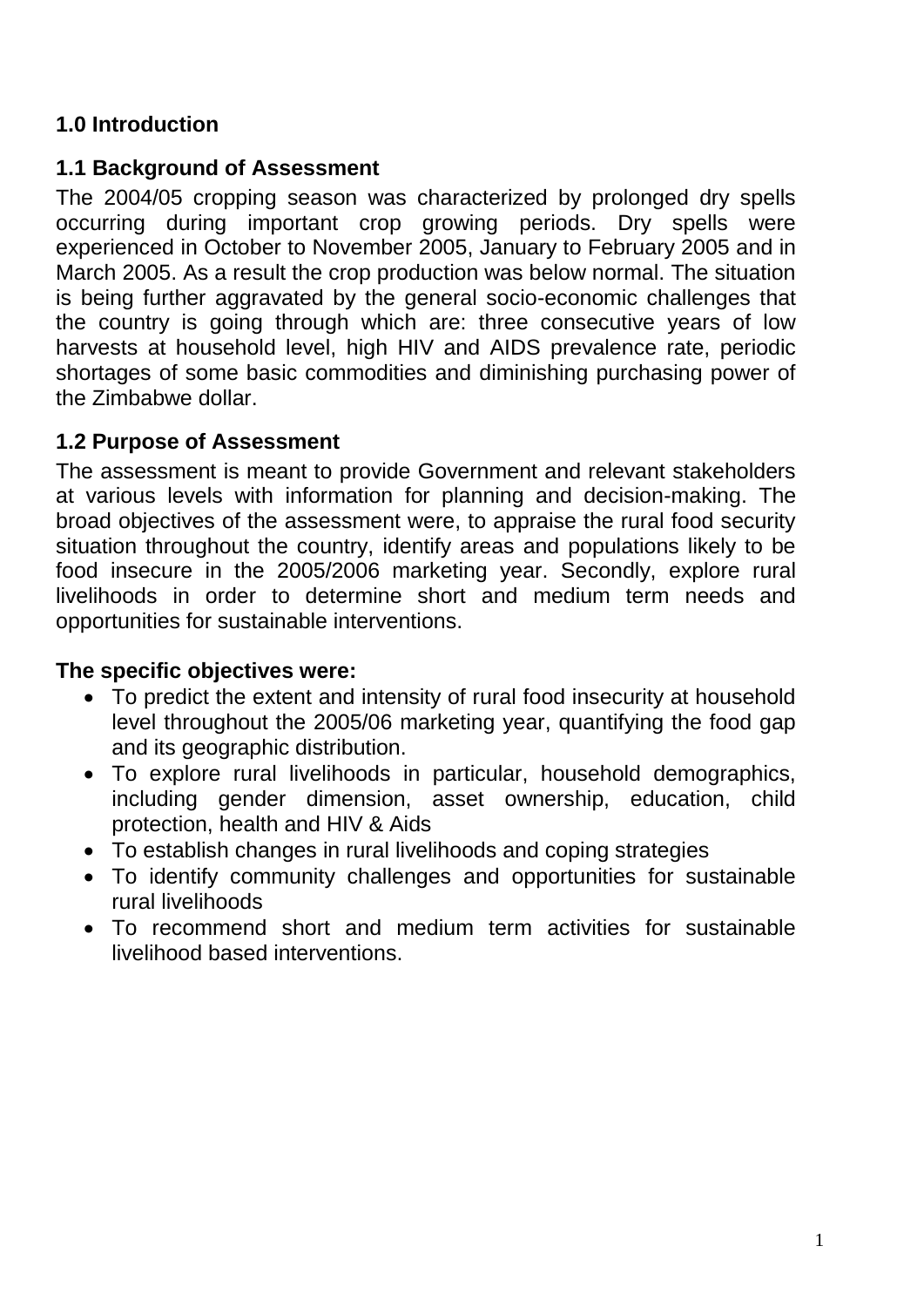#### <span id="page-11-0"></span>**2.0 Methodology**

The survey sampled a total of 100 sites representing all of the 23 Food Economy Zones (FEZ - geographical area in which people obtain food in more or less the same ways) across all the eight provinces and farming sectors. The sample was then stratified proportionally as follows: communal areas (70% of sample), Old resettlement areas and small scale farms (7%), newly resettled A1 areas (14%) and newly resettled A2 areas and large scale commercial farms (9%). For the purpose of the survey large scale commercial farms were considered to be commercial farms whose size is greater than A2 newly resettled areas. At each selected site, one village was randomly selected and a total of 31 households were then systematically selected for the household interviews. A total of 3,100 households and 100 key informants' interviews were conducted.

The data was then analysed within the Livelihood Based Vulnerability Analysis (LBVA) framework. The framework acknowledges that access to food is not exclusively related to food production or availability, but also the ability of people to purchase and use other food entitlements at their disposal. The data collected was then triangulated with other secondary information. The main findings of which are summarized below.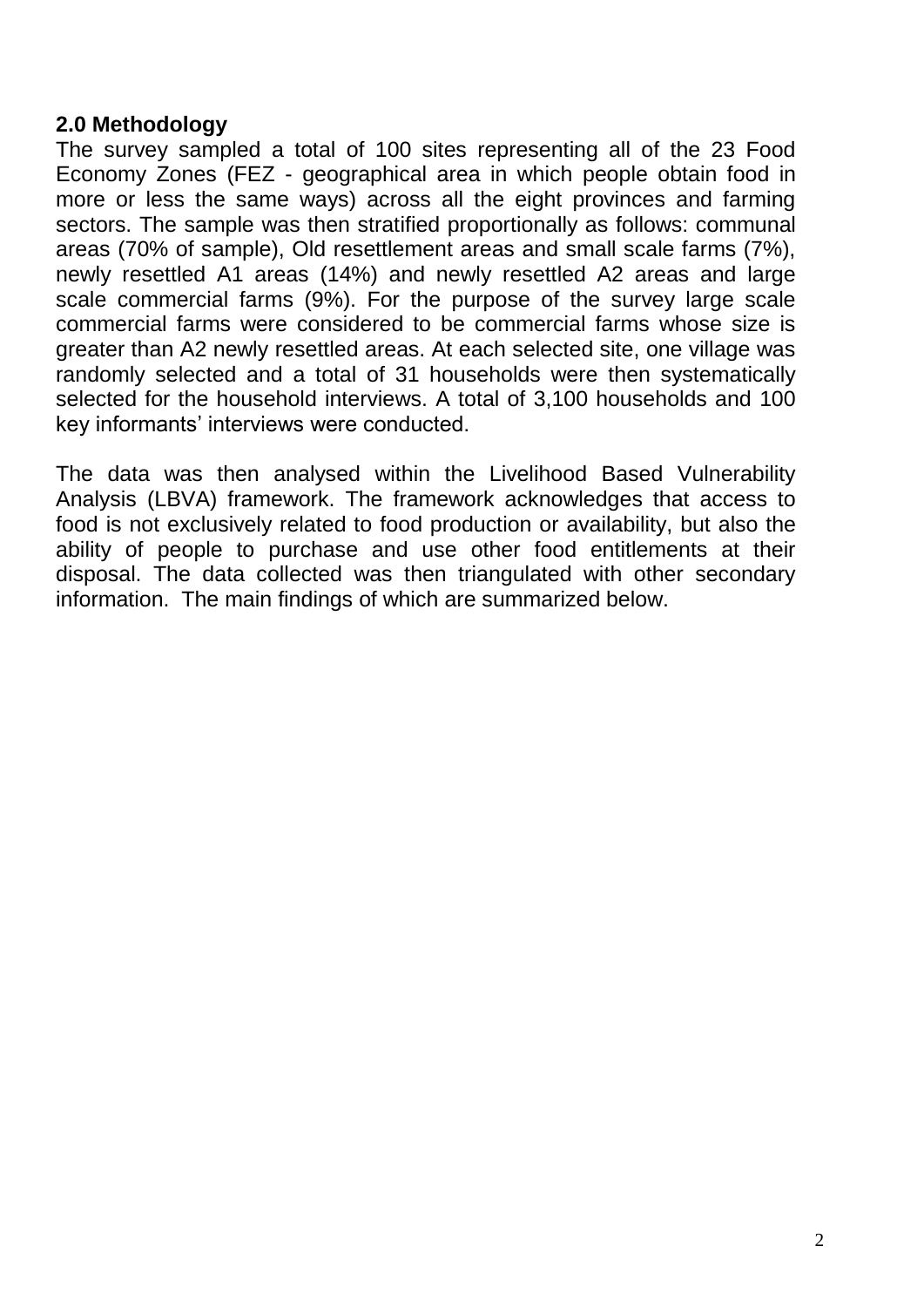## <span id="page-12-0"></span>**3.0 Findings**

### <span id="page-12-1"></span>**3.1 Livelihoods**

Households were relying on more than one household activity (livelihood). The analysis revealed that 81% of the households' main livelihood activity was farming, followed by market gardening (21%) which was also agricultural, informal employment (14%) and formal employment (12%).

The main source of income for households was farming (41%), vegetable vending and market gardening (13%), formal wages (13%) and agricultural casual labour (11%). About 27% of households reported that they have other children who do not stay at the household but assisted from time to time through remittances.

## <span id="page-12-2"></span>**3.2 Food Insecure Rural Population (2005/06 marketing year)**

The following food security projection will hold if the current access conditions in terms of grain availability, prices and rural purchasing power prevail.

A total population of 2.9 million people, which is 36 % of the rural population, will not be able to meet their food requirements during the 2005/06 marketing year. The population breakdown for the different time periods is as follows:

- 800 000 for the period April to June 2005,
- 1.6 million during July to September 2005
- 2.3 million during October to December 2005
- 2.9 million during the period January to March 2006 (see Fig 1.1).



The food insecure population was understood to be people who will not be able to meet their daily minimum energy requirements 2100 Kcals (of which at least 70 percent should be from cereals), at all times during the April 2005 to March 2006 period.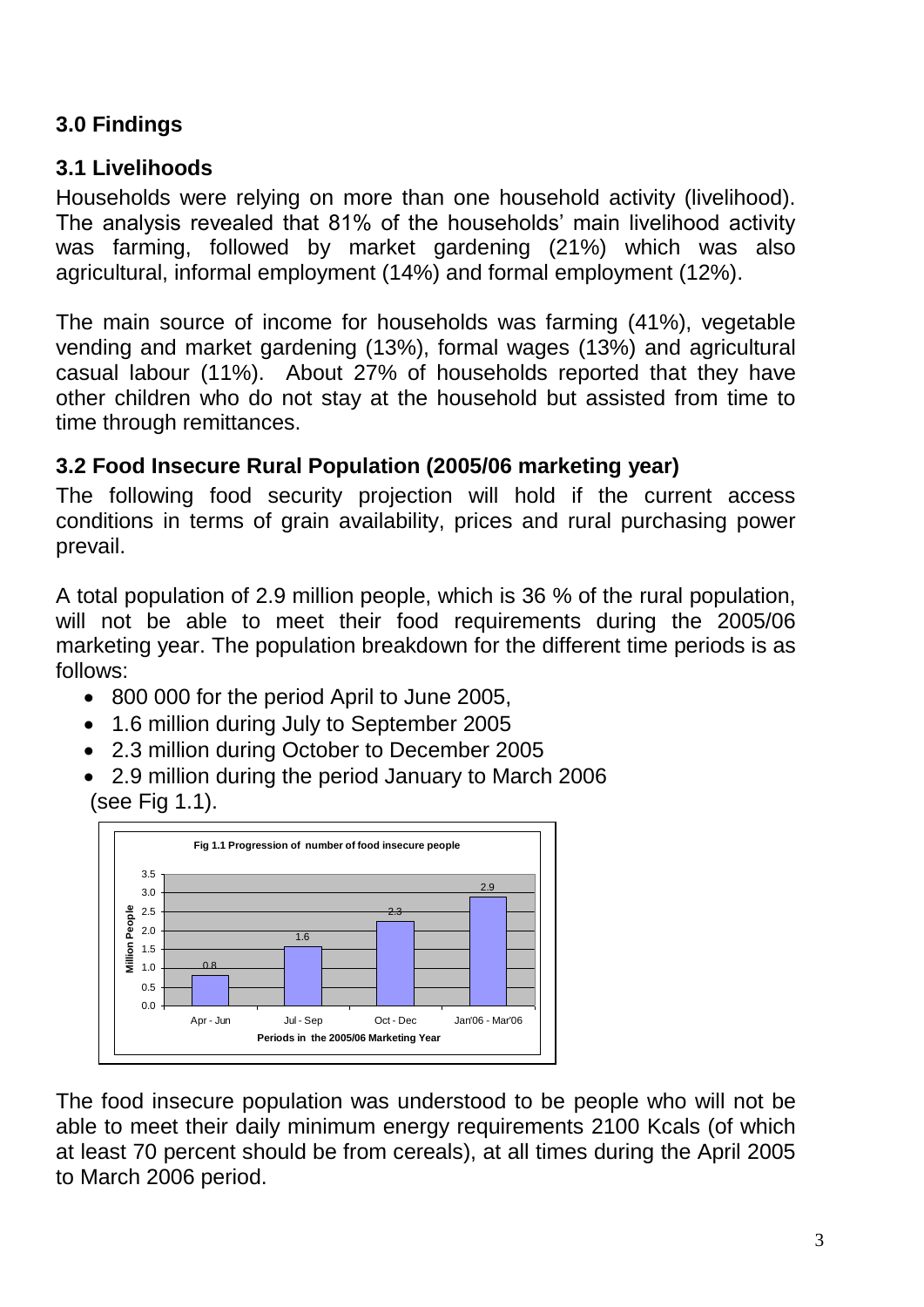The total amount of maize required to meet the deficit of the Food Insecure households is 225,455 MT (see Fig 1.2).



Overall majority of the food insecure people were in Masvingo and Manicaland provinces (see Table below). However distribution of food insecure people at district level during the period (January 2006-March 2006) showed that the top most affected people are in Kariba, Rushinga, Mudzi, Gokwe and Binga districts (see Annex for the complete list of the prevalence of food insecurity at district level).

| <b>PROVINCE</b>          | <b>AUGUST</b><br>2005<br><b>RURAL</b><br><b>POP</b> | Apr - Jun | $Jul - Sep$ | Oct - Nov | Jan - Mar |
|--------------------------|-----------------------------------------------------|-----------|-------------|-----------|-----------|
| <b>Manicaland</b>        | 1,342,821                                           | 139,939   | 285,833     | 416,840   | 529,983   |
| Mash<br>Central          | 991,538                                             | 110,918   | 191,585     | 278,975   | 352,920   |
| <b>Mash East</b>         | 1,039,557                                           | 121,704   | 205,376     | 256,086   | 301,725   |
| <b>Mash West</b>         | 947,803                                             | 85,692    | 181,770     | 290,833   | 276.524   |
| <b>Masvingo</b>          | 1,257,270                                           | 183,292   | 320,761     | 441,047   | 549,877   |
| <b>Mat North</b>         | 643,927                                             | 74,658    | 141,851     | 190,378   | 246,372   |
| <b>Mat South</b>         | 635,258                                             | 31,274    | 105,550     | 172,008   | 222,829   |
| <b>Midlands</b>          | 1,172,917                                           | 57,289    | 132,669     | 214,080   | 304,536   |
| <b>Grand Rural Total</b> | 8,031,091                                           | 804,767   | 1,565,397   | 2,260,248 | 2,884,766 |

| <b>Food Insecure Population By Province-2005-06</b> |  |
|-----------------------------------------------------|--|
|-----------------------------------------------------|--|

Source : ZimVAC June 2005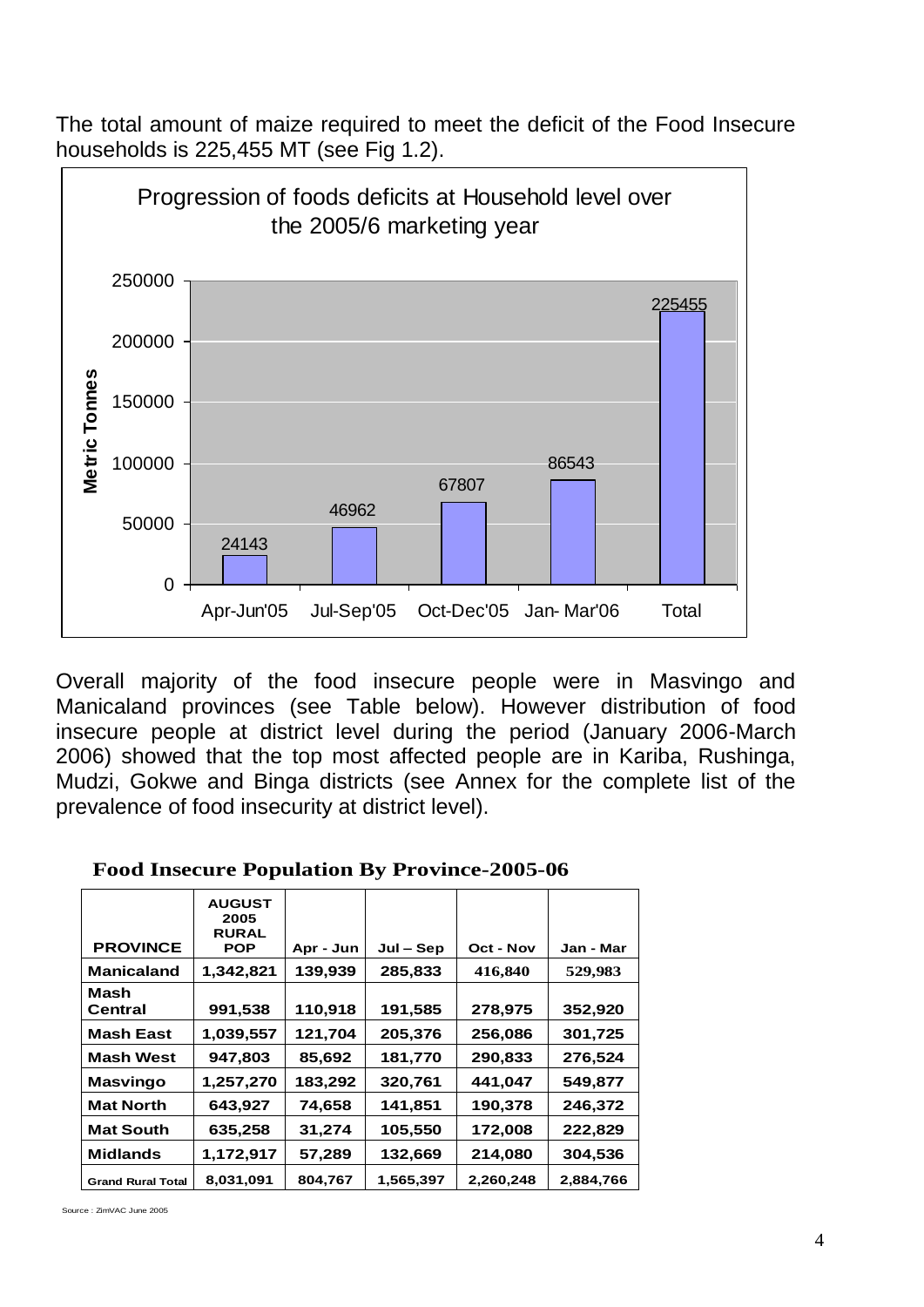### **3.2.1 Characteristics of food insecure households**

Households, which were classified as food insecure can be identified by the following characteristics:

- Households with orphans
- Single parent female-headed households
- Households with the chronically ill head
- Household head with low education level
- Widow-headed households
- Elderly-headed households
- Households that had a recent death of one of their members were found to be due to incurring funeral expense.

### <span id="page-14-0"></span>**3.2.2 Coping Strategies of the Food Insecure**

Food insecure households were found already engaging in some negative coping mechanisms. Reduction of number of meals per day (62%) was the most common followed by reduction of expenditure on education (41%), health (36%) and on agricultural inputs (35%). The least mentioned strategy (3%) was consumption of treated seeds.

#### <span id="page-14-1"></span>**3.3 Health**

The majority (60%) of the communities reported having access to general health facilities, a decrease from 75 percent who had reported to have access to general health facilities in 2004 (ZimVAC April 2004). Access to Home Based Care programmes decreased from 66 percent in 2004 (ZimVAC April 2004) to 62 percent in 2005 (ZimVAC June 2005). Availability of voluntary counselling and testing facilities has increased from 25 percent in 2004 (ZimVAC April 2004) to 36 percent in 2005 (ZimVAC June 2005).

Households reported that 36 percent of deaths occurred in the 30-49 years age group, the under 5 years (18%), the age group 18-29 years (16%) and the elderly group (15%). It is important to note that 62 percent of the deaths occurred in the productive age group (18 – 59years), and in addition 51 percent of the chronically ill people are in this age group. This is likely to have a negative impact on the livelihoods of the affected households as well as on the nation.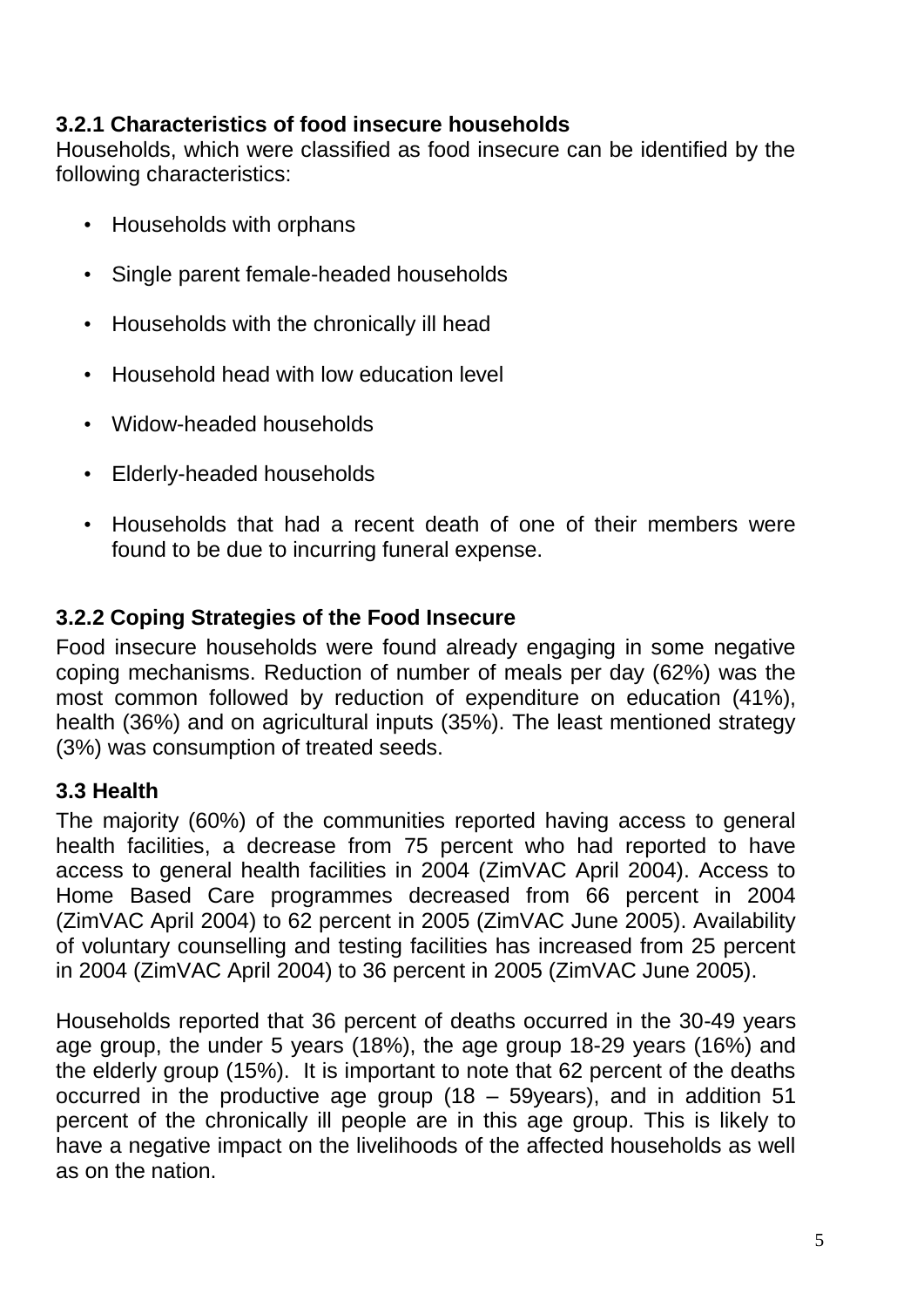### <span id="page-15-0"></span>**3.4 Nutrition**

Cereals (33%) and vegetables (24%) were the most frequently consumed foods by the majority of the households during the 3 days prior to the survey. Sugar and/or sugar products and cooking oil make up 14 percent and 13 percent, respectively. Meanwhile animal protein comprising mainly meat and fish (3%) was among the least consumed foods. A Food Consumption Index (FCI) was computed (FCI measures dietary diversity of the household). The FCI classification used is as follows:

- low (less than 14)
- medium (14-22)
- high (greater than 22)

Thirty five percent of the households had a low FCI, 27 percent had a medium FCI and 38 percent had a high FCI and there is a strong positive correlation between FCI and food security Households that consume a less diversified diet are more likely to be food insecure.

#### **3.4.1 Use of Iodized Salt**

Although 95% of households were using iodized salt, there is evidence of suboptimal iodine levels in the salt according to data available on monitoring activities carried out in 2005 by Ministry of Health.

#### <span id="page-15-1"></span>**3.5 Education**

The proportion of school going children aged (6-17yrs) children not in school decreased from 25 percent in 2004 (ZimVAC April 2004) to 18 percent in 2005 (ZimVAC June 2005). Of all those children not in school, 29 percent were aged 6-12 years and 71 percent were aged 13-17 years. This result shows that after primary education some children are not proceeding to secondary school level. Among the dropouts, the major reason (60%) that was cited for being out of school was lack of school fees.

#### <span id="page-15-2"></span>**3.6 Access to water**

A total of 48 percent of the communities interviewed had no access to safe water; the main sources of water for these communities were shallow and deep open wells, rivers, streams and dams. One of the main priority areas cited by the communities for intervention was borehole drilling and rehabilitation. This is to address the problems the communities are having in accessing water. Less than half of the communities surveyed confirmed that they had access to safe water mainly from boreholes.

### <span id="page-15-3"></span>**3.7 Agriculture**

A total 58 percent of households had sufficient seed for the 2004/05 agricultural season compared to 25 percent during the 2003/04 agricultural season. This was mainly due to the Government input programme for the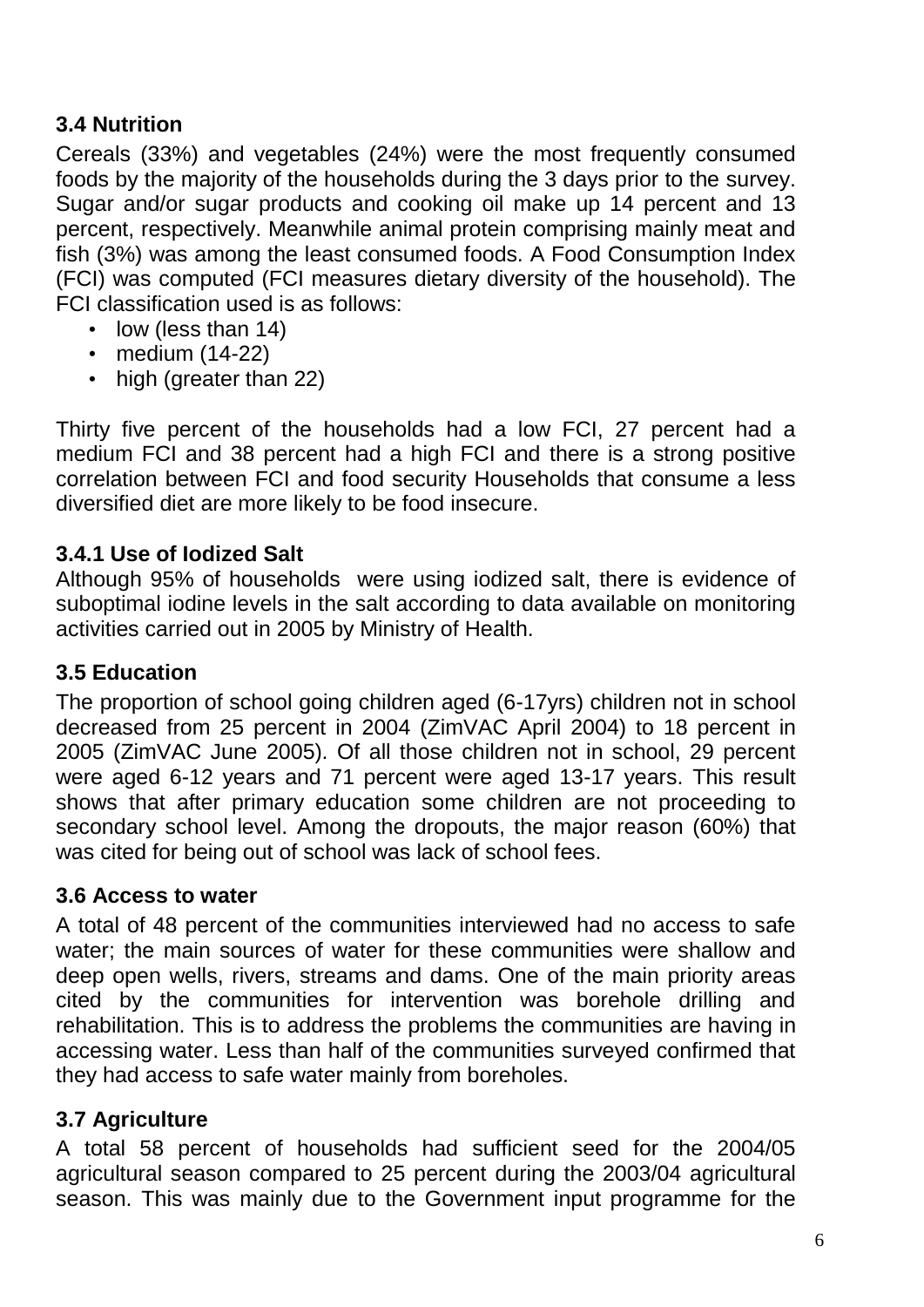2004/05; the survey showed that 42 percent of the farmers received inputs from the Grain Marketing Board. As a result of this support during the previous cropping season, about 36 percent

of the households interviewed are expecting to get seed from the Government for the 2005/06 cropping season. However 26 percent of the households are expecting to purchase inputs from the market.

Cattle ownership decreased from 49% in the last agricultural marketing year (2004/2005) to 42% in this current marketing year (2005/2006).

### <span id="page-16-0"></span>**3.8 Community Challenges**

The major challenges identified by communities in order of severity are indicated in Fig 1.3 below:



#### **Community Challenges (2004/05)**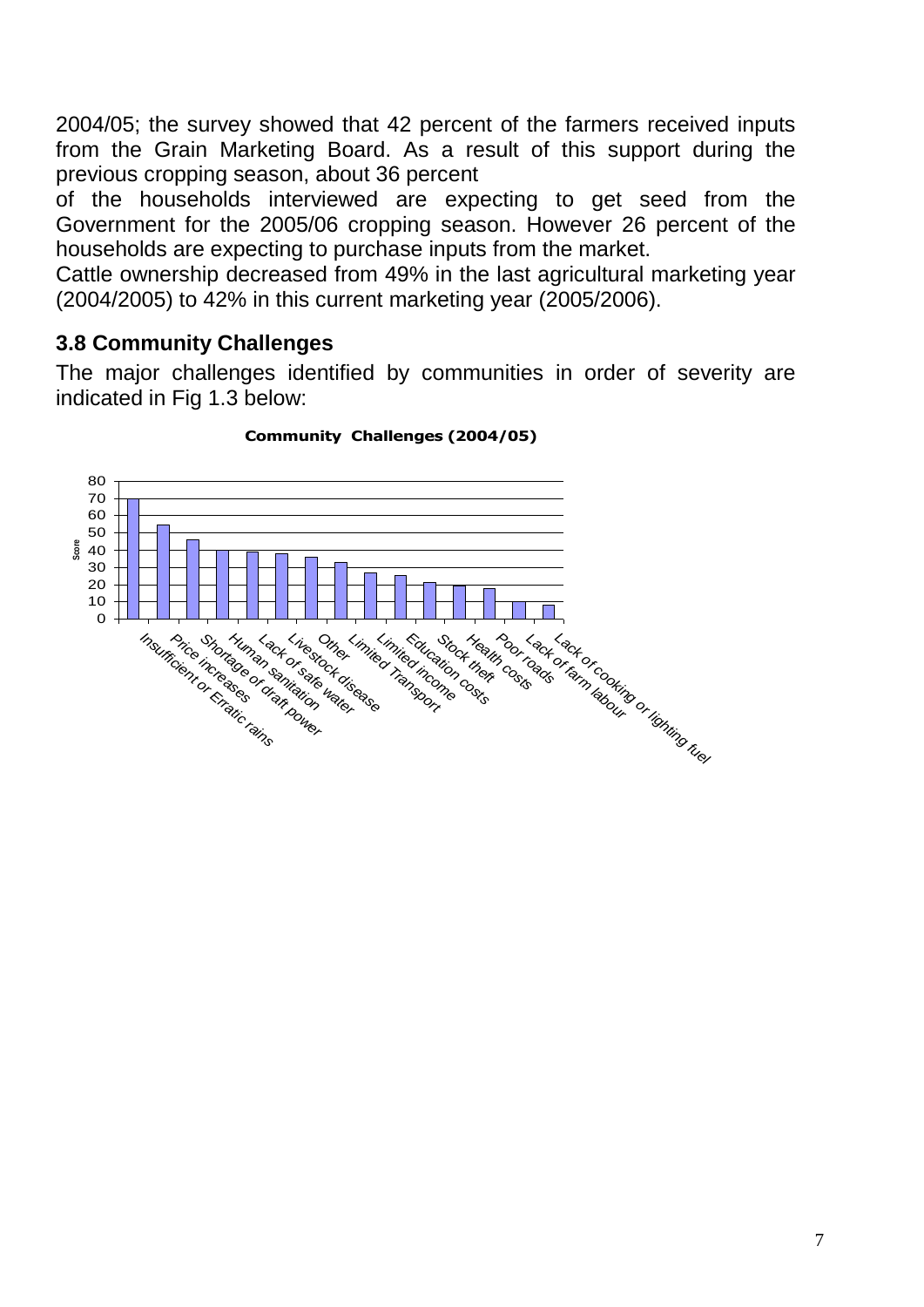## <span id="page-17-0"></span>**3.9 Community Priorities**

The main needs in order of priority identified by communities are indicated in Fig 1.4 below:

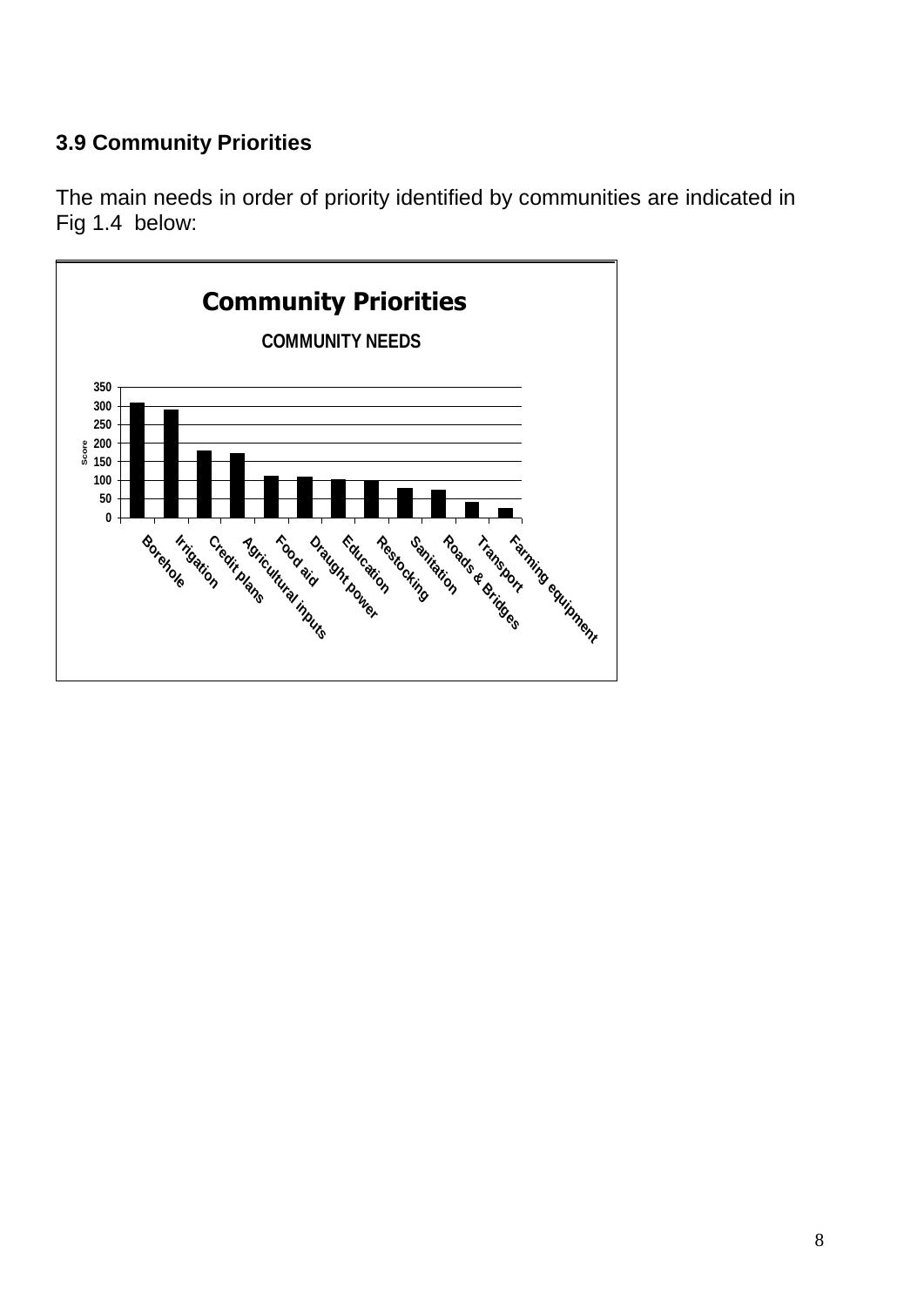#### <span id="page-18-0"></span>**4.0 Recommendations**

In order to address the immediate needs of the food insecure people, it is recommended that:

#### <span id="page-18-1"></span>**4.1 Food Security**

- o Given the low harvest from the 2004/05 cropping season, households will depend on purchases to meet their food requirements.
- o Grain should be made available on the market for households to purchase. Government should maintain the price of maize at current levels of ZW\$36 000 per 50 kg bag (Z\$720/kg) and ensure efficient distribution so that the number of food insecure people will not increase from the current projected 2.9 million people.
- o Special Intervention programmes such as Public Works Programme (PWP), Targeted Cash Transfers, Child Supplementary Feeding and School Feeding programmes need to be continued and expanded to cover the needs of the vulnerable.
- o Food assistance targeted at the elderly, chronically ill as well as Home Based Care programmes should also be continued.
- o Technology development to ensure that households with reduced labour due to illness, old age etc, can still be productive.
- o **Community participation:** A total of 36% of the rural population was vulnerable to food insecurity. Community initiatives to deal with vulnerability should be encouraged, such Zunde raMambo, community seed multiplication schemes, social safety nets (extended family support) mechanisms to identify vulnerable people.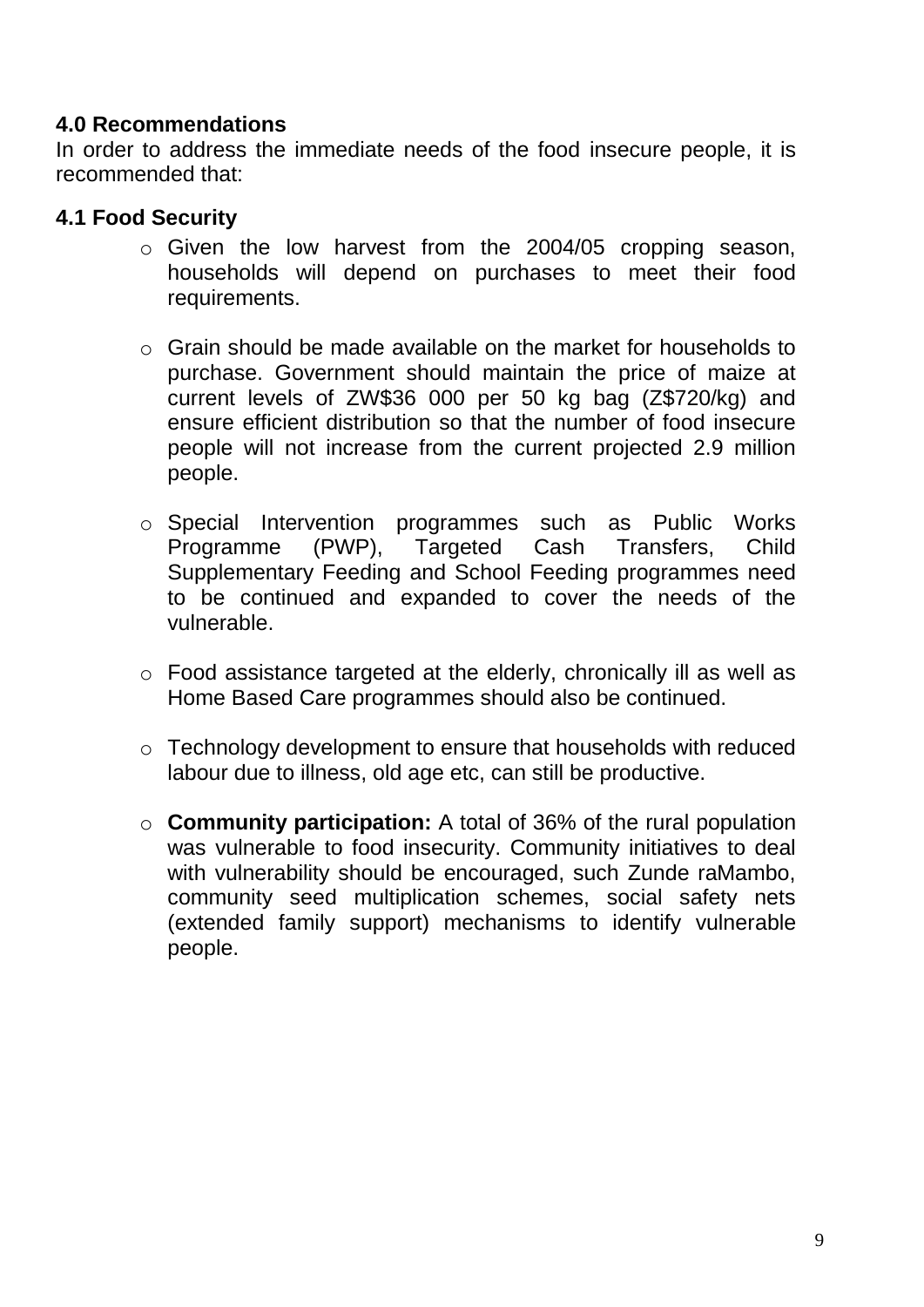#### <span id="page-19-0"></span>**4.2 Education**

o The majority of children dropping out of school cited lack of school fees as the major reason and also the bulk of these children were orphans. Ministry of Education should ensure that the BEAM programme be continued and expanded. There is also need for disbursements of school fees under the BEAM programme to be done at the beginning of each term rather that once at the beginning of the year to ensure that children who fall in difficult circumstances during the course of the year are catered for.

### <span id="page-19-1"></span>**4.3 Agriculture**

Given that the communities attributed their poor harvest to lack of draught power, unavailability and late distribution of agricultural inputs, and erratic rains. There is therefore need for:

- o Government to announce the agricultural input plans for each cropping season by July of every year to enable farmers to make appropriate decisions.
- o Government and other relevant stakeholders in the private sectors to have distribution systems that are efficient to enable farmers to access seed in time. The efficiency includes sequencing of inputs, i.e. financing, tillage, basal fertilizers, seeds, etc. The inputs should be suitable for the ecological zones.
- o **Irrigation:** Insufficient and erratic rains were cited as a major problem by the communities during the 2004/05 cropping season. Communities also cited irrigation and boreholes as their major priorities; therefore it is important for government and relevant stakeholders at all levels to expand irrigation programmes and also the drilling and rehabilitation of boreholes in the rural areas.
- o **Conservation Farming:** Given that lack of draught power was contributed to poor harversts, there is need for Ministry of Agriculture to vigorously promote conservation farming practices such as minimum/zero tillage and autumn ploughing
- o **Cattle Ownership:** Cattle ownership decreased from 49% in the last agricultural marketing year to 42% in this current marketing year. There is need to continuously monitor and improve the livestock restocking programmes.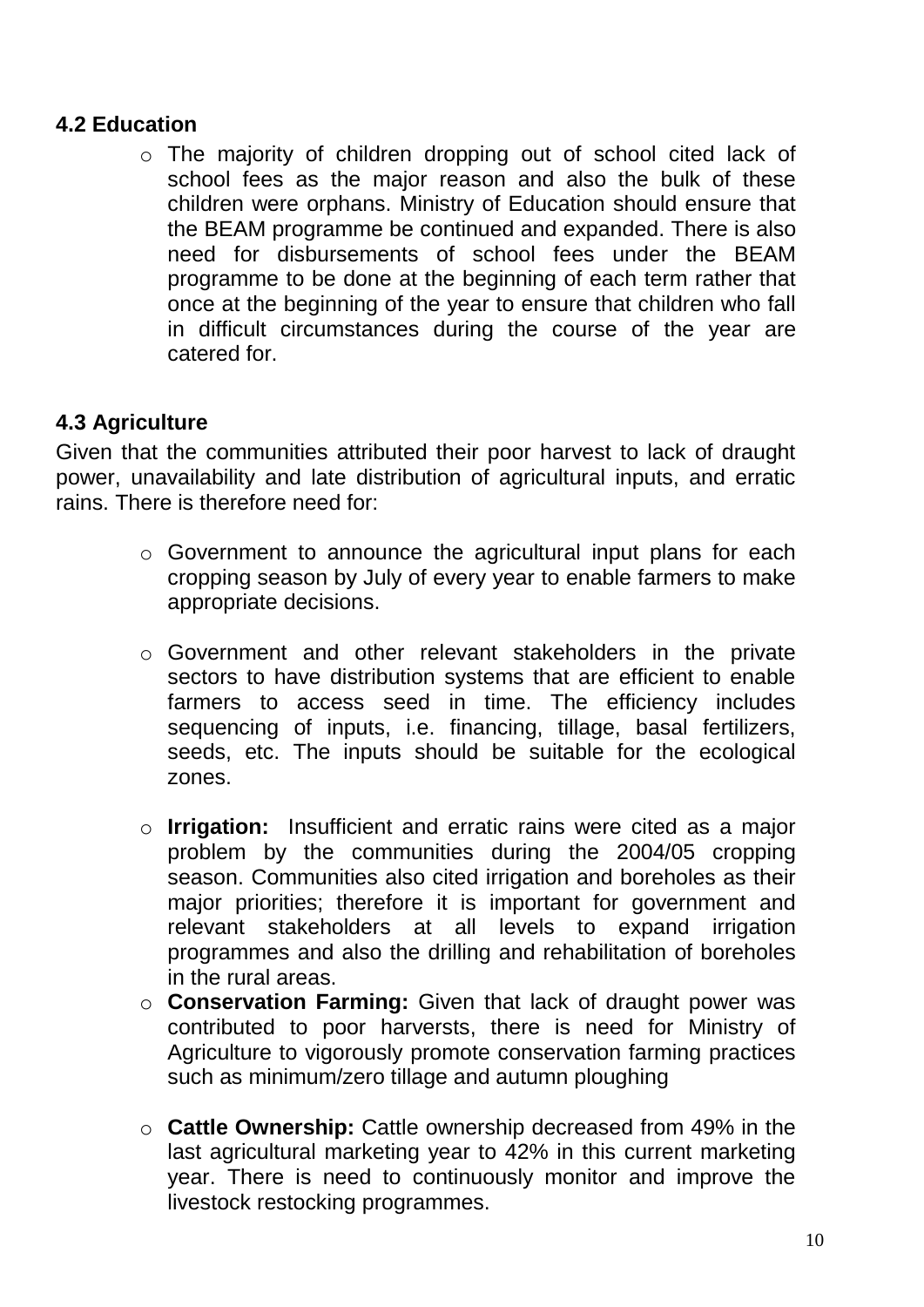#### <span id="page-20-0"></span>**4.4 Health and Other Issues**

- o Strengthen monitoring of salt iodization programme. Development of Information, Education and Communication materials targeting informal traders is crucial.
- o **Home based care programmes**: Given that almost 40% of the communities are not accessing home based care programmes and given the extent of HIV pandemic, there is need for the National Aids Council (NAC) and its partners to increase coverage of home based programmes.
- o **OVCs**: There is need to strengthen OVC programmes to comprehensively address the needs of this growing number of OVC

#### <span id="page-20-1"></span>**4.5 Monitoring**

- o There is need for close monitoring of the price of maize grain in order to inform Government on the food security situation. The number of the food insecure is dependent on the availability and the price of maize grain on the market.
- o PESSDDAC is requested to encourage relevant technical departments to participate in food security and vulnerability monitoring and also to address issues in their sectors that may impact on food security status of the population.

#### <span id="page-20-2"></span>**4.6 Financing Vulnerability Assessments**

o Food Security and Vulnerability Assessments is a government programme and in this respect should receive core funding from the government budgetary allocation.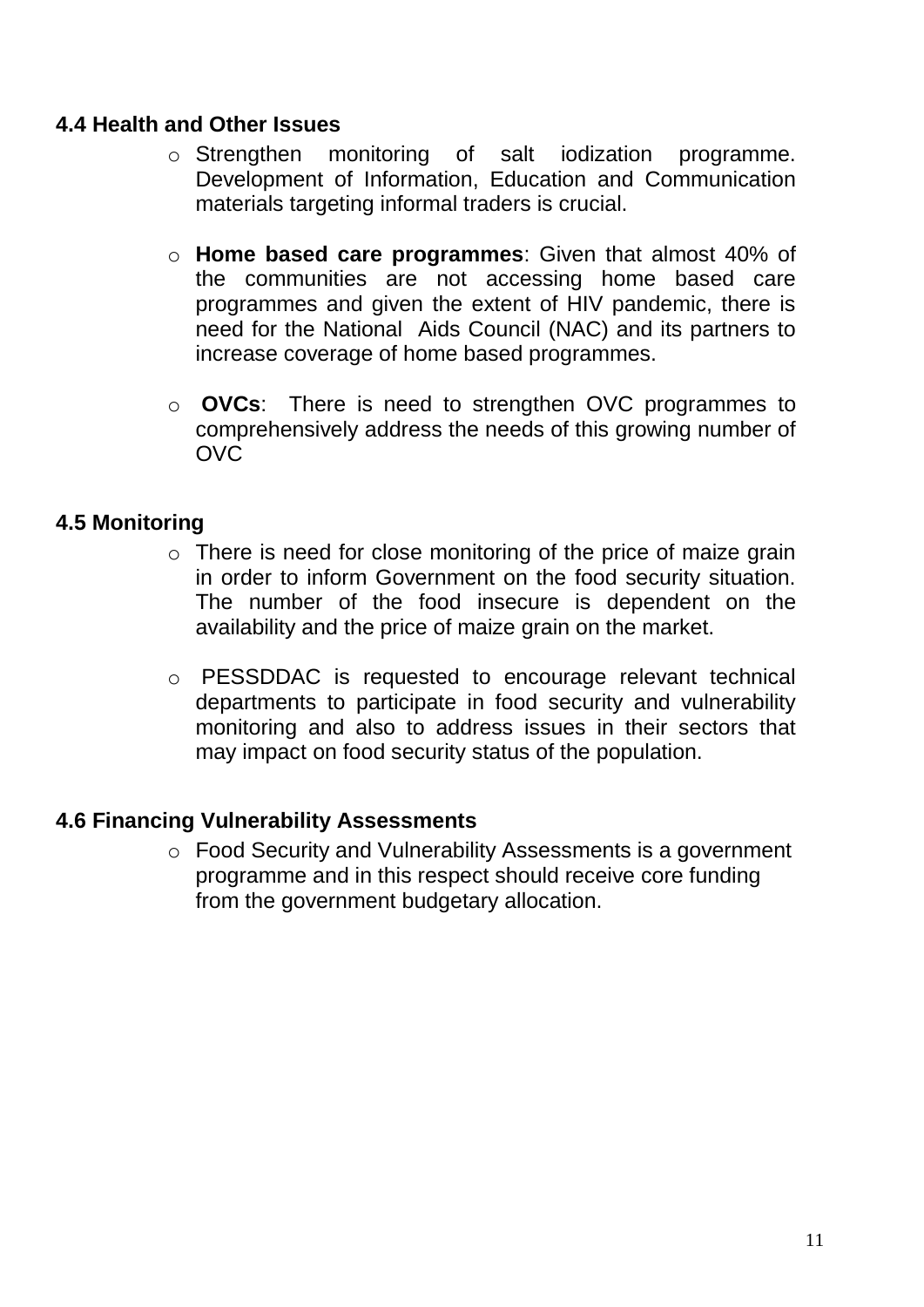#### <span id="page-21-0"></span>**Annex**

|                  |                          |                                                                        |                        | <b>Actual Population Figures</b> |                       |            |      |  |
|------------------|--------------------------|------------------------------------------------------------------------|------------------------|----------------------------------|-----------------------|------------|------|--|
|                  |                          | Number of people Food insecure 2005-<br>06 agricultural marketing year |                        |                                  |                       |            |      |  |
|                  |                          |                                                                        | Apr -<br><b>Jun'05</b> | Jul -<br>Sep'05                  | Oct-<br><b>Dec'05</b> | Jan-Mar'06 |      |  |
| <b>PROVINCE</b>  | <b>DISTRICT</b>          | Rural<br>Pop                                                           | n                      | n                                | n                     | n          | $\%$ |  |
| Mash West        | Kariba Total             | 37,390                                                                 | 7,473                  | 14,294                           | 19,729                | 25,113     | 67%  |  |
| Mash East        | Mudzi Total              | 136,129                                                                | 33,060                 | 52,507                           | 72,926                | 88,484     | 65%  |  |
| Mash Central     | Rushinga Total           | 67,134                                                                 | 14,488                 | 23,190                           | 32,771                | 39,934     | 59%  |  |
| Midlands         | <b>Gokwe North Total</b> | 233,553                                                                | 36,374                 | 64,197                           | 100,581               | 134,925    | 58%  |  |
| Mat North        | <b>Binga Total</b>       | 127,540                                                                | 18,776                 | 39,054                           | 52,964                | 65,604     | 51%  |  |
| Midlands         | <b>Gokwe South Total</b> | 298,080                                                                | 37,179                 | 79,916                           | 121,180               | 152,776    | 51%  |  |
| Mash Central     | <b>Centenary Total</b>   | 121,342                                                                | 24,808                 | 40,699                           | 47,970                | 56,838     | 47%  |  |
| Mash East        | <b>UMP Total</b>         | 112,262                                                                | 16,289                 | 27,351                           | 41,067                | 50,594     | 45%  |  |
| Masvingo         | Zaka Total               | 184,814                                                                | 23,109                 | 46,132                           | 63,214                | 80,153     | 43%  |  |
| Masvingo         | Chivi Total              | 155,442                                                                | 18,235                 | 35,536                           | 50,736                | 66,170     | 43%  |  |
| <b>Mat North</b> | Hwange Total             | 62,805                                                                 | 8,235                  | 15,604                           | 20,637                | 26,730     | 43%  |  |
| Masvingo         | <b>Bikita Total</b>      | 156,712                                                                | 18,292                 | 37,587                           | 51,811                | 65,598     | 42%  |  |
| Midlands         | Zvishavane Total         | 68,510                                                                 | 8,086                  | 15,835                           | 21,928                | 28,091     | 41%  |  |
| Mat South        | <b>Beitbridge Total</b>  | 86,343                                                                 | 2,831                  | 14,943                           | 23,620                | 35,383     | 41%  |  |
| Mash Central     | <b>Guruve Total</b>      | 205,864                                                                | 32,003                 | 55,209                           | 70,385                | 84,189     | 41%  |  |
| Masvingo         | Chiredzi Total           | 223,847                                                                | 39,239                 | 61,163                           | 77,070                | 90,596     | 40%  |  |
| Masvingo         | Mwenezi Total            | 135,111                                                                | 13,934                 | 28,447                           | 41,285                | 53,927     | 40%  |  |
| Masvingo         | Masvingo Total           | 205,705                                                                | 22,053                 | 45,915                           | 62,861                | 79,131     | 38%  |  |
| Manicaland       | Nyanga Total             | 113,622                                                                | 12,896                 | 24,233                           | 33,618                | 43,545     | 38%  |  |
| Mash East        | Mutoko Total             | 116,206                                                                | 13,311                 | 22,878                           | 34,869                | 43,846     | 38%  |  |
| Mat South        | Matobo Total             | 103,474                                                                | 3,052                  | 16,073                           | 25,933                | 38,363     | 37%  |  |
| Manicaland       | Mutare Total             | 220,359                                                                | 23,341                 | 46,148                           | 62,527                | 80,957     | 37%  |  |
| Manicaland       | Mutasa Total             | 160,366                                                                | 14,291                 | 31,440                           | 43,153                | 58,873     | 37%  |  |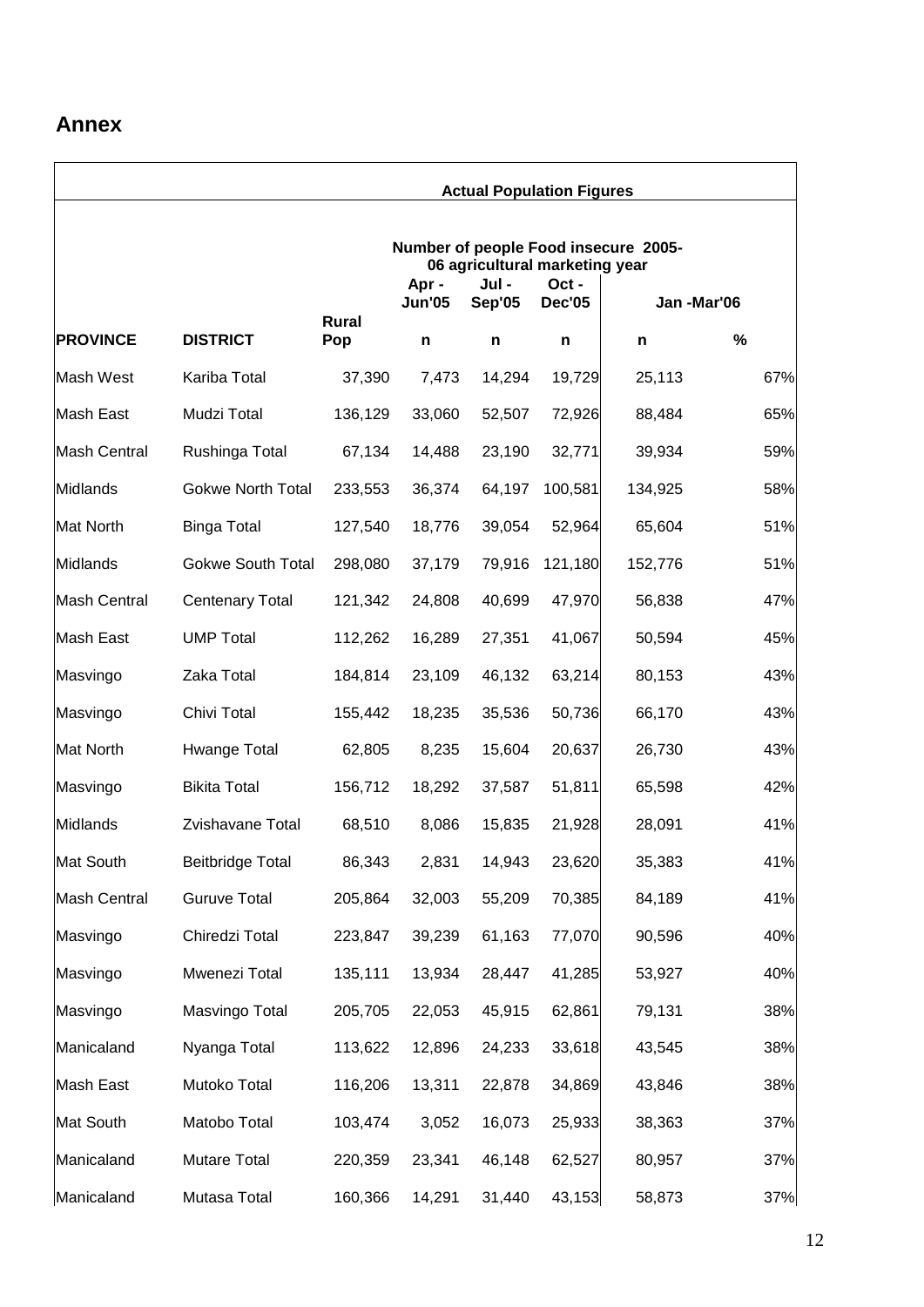|                     | <b>Bulilimamangwe</b>         |         |        |        |        |        |     |
|---------------------|-------------------------------|---------|--------|--------|--------|--------|-----|
| Mat South           | South Total                   | 71,302  | 2,312  | 10,466 | 17,203 | 25,788 | 36% |
| Mash West           | Kadoma Total                  | 150,210 | 12,459 | 30,401 | 45,034 | 54,251 | 36% |
| <b>Mash Central</b> | Mt. Darwin Total              | 201,436 | 24,429 | 43,085 | 58,334 | 71,167 | 35% |
| Masvingo            | <b>Gutu Total</b>             | 195,639 | 18,955 | 36,472 | 53,855 | 68,853 | 35% |
| Manicaland          | <b>Buhera Total</b>           | 223,378 | 21,256 | 40,951 | 60,837 | 77,832 | 35% |
| Manicaland          | Makoni Total                  | 246,824 | 23,226 | 45,878 | 68,276 | 85,914 | 35% |
| Midlands            | <b>Kwekwe Total</b>           | 164,866 | 15,867 | 33,950 | 46,989 | 55,958 | 34% |
| Mat South           | Gwanda Total                  | 123,851 | 3,384  | 17,495 | 28,672 | 41,752 | 34% |
| Manicaland          | <b>Chipinge Total</b>         | 266,213 | 32,747 | 54,526 | 72,579 | 89,404 | 34% |
| Mash East           | Murehwa Total                 | 151,429 | 13,103 | 26,347 | 40,141 | 48,974 | 32% |
| Midlands            | Chirumanzu Total              | 66,780  | 5,189  | 10,872 | 16,403 | 20,857 | 31% |
| Manicaland          | Chimanimani Total             | 112,059 | 9,519  | 19,381 | 26,533 | 34,830 | 31% |
| Midlands            | Mberengwa Total               | 185,099 | 9,468  | 25,104 | 41,357 | 55,760 | 30% |
| <b>Mat North</b>    | Lupane Total                  | 96,957  | 9,618  | 17,478 | 23,666 | 29,138 | 30% |
| <b>Mat North</b>    | <b>Tsholotsho Total</b>       | 121,368 | 3,888  | 12,955 | 23,247 | 34,792 | 29% |
| Mat South           | Bulilimamangwe<br>North Total | 98,304  | 3,222  | 10,712 | 18,859 | 27,836 | 28% |
| Mash East           | Marondera Total               | 102,869 | 7,014  | 14,710 | 22,487 | 28,204 | 27% |
| Mash East           | Seke Total                    | 78,670  | 5,162  | 11,165 | 16,972 | 21,251 | 27% |
| Mash West           | Chegutu Total                 | 137,576 | 8,932  | 19,587 | 29,687 | 37,100 | 27% |
| Mash East           | Goromonzi Total               | 160,605 | 10,599 | 22,370 | 34,215 | 43,087 | 27% |
| <b>Mash Central</b> | Shamva Total                  | 96,169  | 6,290  | 13,300 | 20,344 | 25,649 | 27% |
| Midlands            | <b>Gweru Total</b>            | 84,075  | 7,162  | 13,330 | 18,167 | 22,328 | 27% |
| Mash West           | Hurungwe Total                | 297,038 | 15,729 | 31,973 | 57,649 | 76,494 | 26% |
| Mash East           | Wedza Total                   | 71,106  | 4,276  | 8,850  | 14,534 | 18,278 | 26% |
| <b>Mat North</b>    | Nkayi Total                   | 111,118 | 12,059 | 17,829 | 22,580 | 28,207 | 25% |
| Midlands            | Shurugwi Total                | 71,955  | 3,372  | 6,954  | 13,709 | 18,018 | 25% |
| <b>Mash Central</b> | <b>Bindura Total</b>          | 115,126 | 6,623  | 14,387 | 22,054 | 28,268 | 25% |
| <b>Mash Central</b> | Mazowe Total                  | 184,467 | 10,314 | 22,551 | 34,584 | 44,495 | 24% |
| Mat North           | <b>Bubi Total</b>             | 46,544  | 2,442  | 5,875  | 8,670  | 11,043 | 24% |